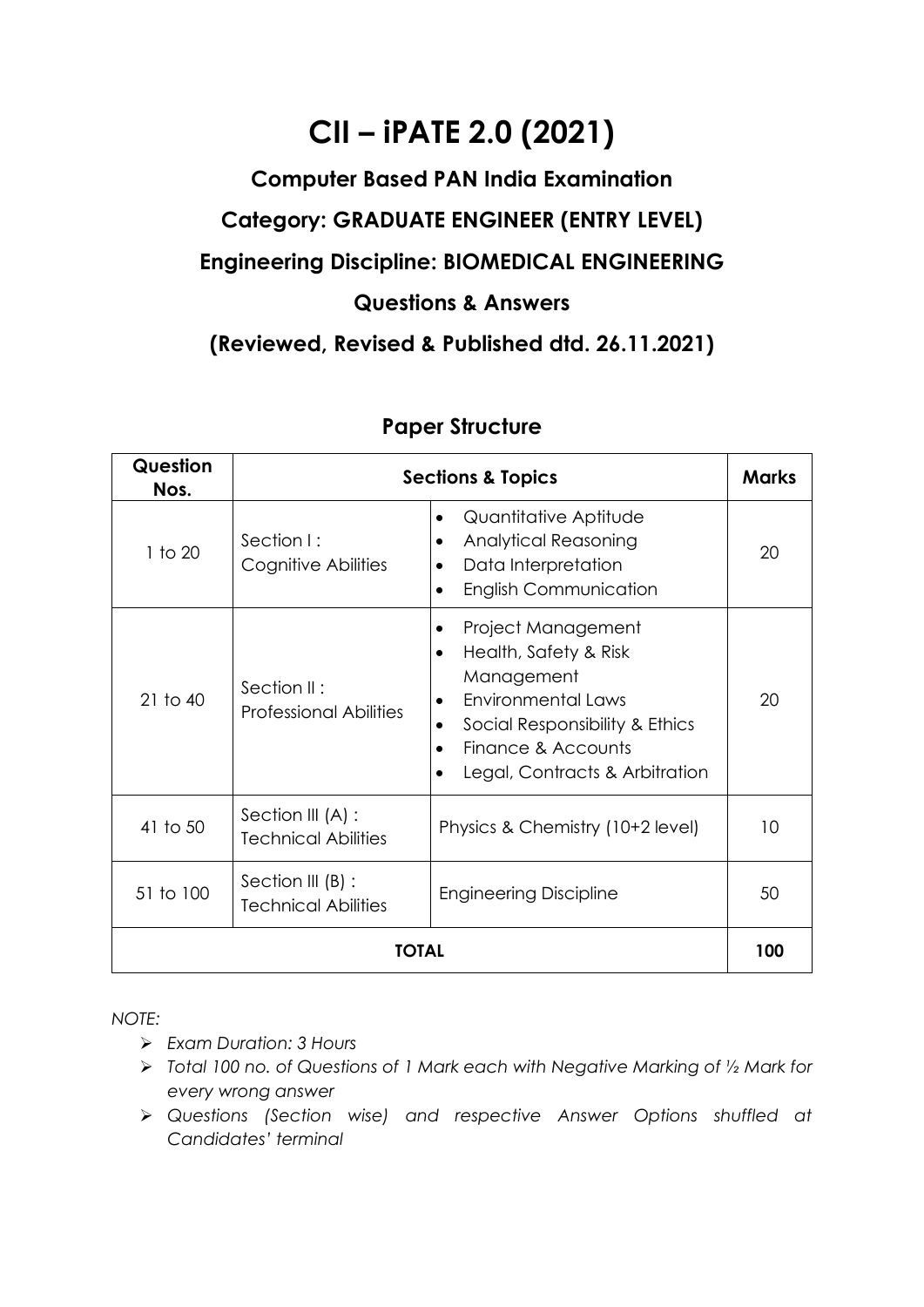| Question<br>No. 1 | Discriminant of a second-degree polynomial with integer coefficients cannot be: |    |    |    |
|-------------------|---------------------------------------------------------------------------------|----|----|----|
| Answer            | $\mathsf{A}^{\mathsf{c}}$                                                       | B) | ◡  | D  |
| Options           | 43                                                                              | 33 | 68 | 25 |
| Right             | $\bigwedge$                                                                     |    |    |    |
| Answer            |                                                                                 |    |    |    |

| Question<br>No. 2 | How many subsets A of $\{1, 2, 3, 4, 5, 6, 7, 8, 9,$ and $10\}$ have the property that no two<br>elements of A sum to 11? |     |     |     |
|-------------------|---------------------------------------------------------------------------------------------------------------------------|-----|-----|-----|
| Answer            | A                                                                                                                         | B)  |     | D   |
| Options           | 1024                                                                                                                      | 512 | 343 | 243 |
| Right             |                                                                                                                           |     |     |     |
| Answer            |                                                                                                                           |     |     |     |

| Question | Viru and Aarti started a car journey from Chandigarh to Delhi, which are 288 km apart. Viru |                                                                                         |  |    |  |
|----------|---------------------------------------------------------------------------------------------|-----------------------------------------------------------------------------------------|--|----|--|
| No. 3    | took 12 hours more than Aarti to complete the journey. Had Viru travelled at double his     |                                                                                         |  |    |  |
|          |                                                                                             | actual speed, he would have taken 4 hours less than Aarti to complete the journey. Find |  |    |  |
|          |                                                                                             | the respective speeds (in km/hr) at which Viru and Aarti travelled.                     |  |    |  |
| Answer   | $\mathsf{A}$                                                                                | B)                                                                                      |  | DI |  |
| Options  | 14.4 and 9<br>15 and 20<br>14.5 and 28.5<br>9 and 14.4                                      |                                                                                         |  |    |  |
| Right    | С                                                                                           |                                                                                         |  |    |  |
| Answer   |                                                                                             |                                                                                         |  |    |  |

| Question<br>No. 4 | The height of a trapezoid whose diagonals are mutually perpendicular is equal to 4. Find<br>the area of the trapezoid if it is known that the length of one of its diagonals is equal to 5. |                    |                   |               |
|-------------------|---------------------------------------------------------------------------------------------------------------------------------------------------------------------------------------------|--------------------|-------------------|---------------|
| Answer            | A                                                                                                                                                                                           | B)                 | ◡                 | D)            |
| Options           | 50/3 square units                                                                                                                                                                           | 100/3 square units | 16/6 square units | None of these |
| Right             | Η                                                                                                                                                                                           |                    |                   |               |
| Answer            |                                                                                                                                                                                             |                    |                   |               |

| Question | A polyhedron has faces that are all either triangles or squares. No two square-faces share |       |       |       |
|----------|--------------------------------------------------------------------------------------------|-------|-------|-------|
| No. 5    | an edge, and no two triangular-faces share an edge. What is the ratio of triangular-faces  |       |       |       |
|          | to the number of square-faces?                                                             |       |       |       |
| Answer   | $\mathsf{A}$                                                                               | B)    | ◡     | D)    |
| Options  | 03:04                                                                                      | 04:03 | 01:02 | 04:05 |
| Right    | B                                                                                          |       |       |       |
| Answer   |                                                                                            |       |       |       |

| Question | Your mind likes reading and it actually has a number of important health affects you can't |                                                                                             |                    |              |
|----------|--------------------------------------------------------------------------------------------|---------------------------------------------------------------------------------------------|--------------------|--------------|
| No. 6    |                                                                                            | get in any other way. Reading gives you a unique "pause button" for comprehension.          |                    |              |
|          |                                                                                            | Typically, when you read, you have more time to think. When you watch a film or listen to a |                    |              |
|          |                                                                                            | tape, you don't press that pause button. Reading requires a great deal of concentration,    |                    |              |
|          | which calls your intelligence to action.                                                   |                                                                                             |                    |              |
|          |                                                                                            | The author of this passage would agree that:                                                |                    |              |
| Answer   | $\mathsf{A}$                                                                               | B)                                                                                          | U)                 | D)           |
| Options  | Reading is a good                                                                          | Watching a movie                                                                            |                    |              |
|          | way to relax, since it                                                                     | has the same effect                                                                         |                    |              |
|          | doesn't require that                                                                       | on the intelligence                                                                         | Reading develops   |              |
|          | much thinking.                                                                             | as reading.                                                                                 | your intelligence. | Both A and C |
| Right    | C                                                                                          |                                                                                             |                    |              |
| Answer   |                                                                                            |                                                                                             |                    |              |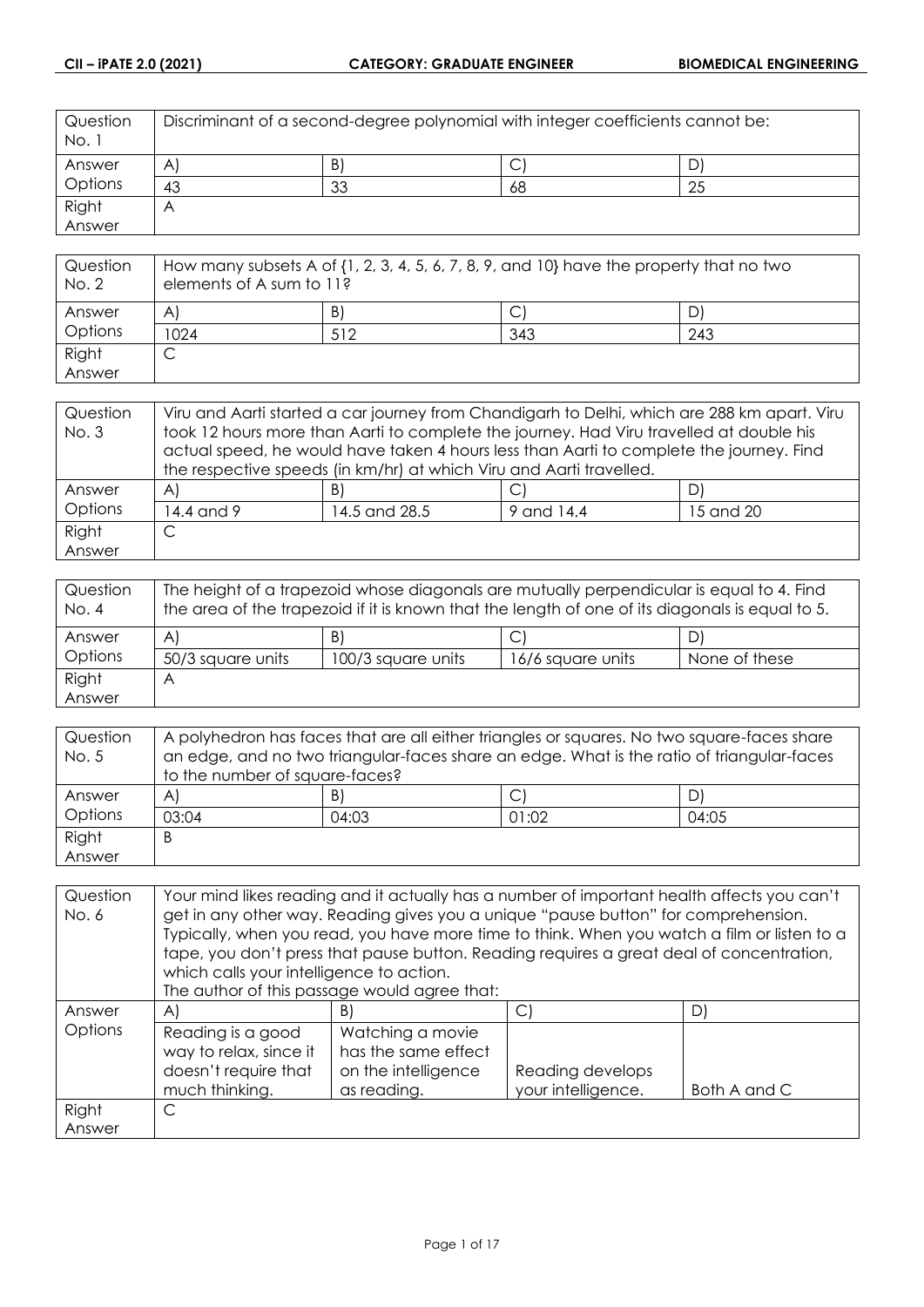| Question | Read the following information carefully and answer the question given below.               |    |  |    |  |
|----------|---------------------------------------------------------------------------------------------|----|--|----|--|
| No. 7    | P stands 5m west of R. T stands 5m south of Q.T stands 6m east of U. V stands 2m west of Q. |    |  |    |  |
|          | A stands 2m south of U. V stands 3m north of R. If G stands 7m east of P, then in which     |    |  |    |  |
|          | direction does G stands with respect to T?                                                  |    |  |    |  |
| Answer   | $\forall$                                                                                   | B) |  | D) |  |
| Options  | West<br>South<br>North<br>East                                                              |    |  |    |  |
| Right    | D                                                                                           |    |  |    |  |
| Answer   |                                                                                             |    |  |    |  |

| Question<br>No. 8 | The French Revolution began in 1789 and ended in the late 1790s with the ascent of<br>Napoleon Bonaparte. During this period, French citizens razed and redesigned their<br>country's political landscape, uprooting centuries-old institutions such as absolute<br>monarchy and the feudal system. Like the American Revolution before it, the French<br>Revolution was influenced by Enlightenment ideals, particularly the concepts of popular<br>sovereignty and inalienable rights.<br>From this passage it can be concluded that: |                                                          |                                                                            |                                                 |
|-------------------|-----------------------------------------------------------------------------------------------------------------------------------------------------------------------------------------------------------------------------------------------------------------------------------------------------------------------------------------------------------------------------------------------------------------------------------------------------------------------------------------------------------------------------------------|----------------------------------------------------------|----------------------------------------------------------------------------|-------------------------------------------------|
| Answer            | AI                                                                                                                                                                                                                                                                                                                                                                                                                                                                                                                                      | B)                                                       | $\mathsf{C}$                                                               | D)                                              |
| Options           | The French<br>revolution began<br>before the Russian<br>Revolution.                                                                                                                                                                                                                                                                                                                                                                                                                                                                     | In the French<br>Revolution their<br>monarch was killed. | The American<br>Revolution<br>happened before<br>the French<br>Revolution. | Napoleon initiated<br>the French<br>Revolution. |
| Right             | C                                                                                                                                                                                                                                                                                                                                                                                                                                                                                                                                       |                                                          |                                                                            |                                                 |
| Answer            |                                                                                                                                                                                                                                                                                                                                                                                                                                                                                                                                         |                                                          |                                                                            |                                                 |

| Question | A, B, C, D and E are sitting on a bench. A is sitting next to B, C is sitting next to D, D is not |                 |                 |                 |
|----------|---------------------------------------------------------------------------------------------------|-----------------|-----------------|-----------------|
| No. 9    | sitting with E who is on the left end of the bench. C is on the second position from the right.   |                 |                 |                 |
|          | A is to the right of B and E. A and C are sitting together. In which position A is sitting?       |                 |                 |                 |
| Answer   | $\forall$                                                                                         | B)              | ◡               | D)              |
| Options  | Between B and C                                                                                   | Between E and D | Between B and D | Between C and E |
| Right    | A                                                                                                 |                 |                 |                 |
| Answer   |                                                                                                   |                 |                 |                 |

| Question<br>No. 10 | $\mid$ A, P, R, X, S and Z are sitting in a row. S and Z are in the centre. A and P are at the ends. R is<br>sitting to the left of A. Who is to the right of P? |    |  |   |
|--------------------|------------------------------------------------------------------------------------------------------------------------------------------------------------------|----|--|---|
| Answer             | A                                                                                                                                                                | B) |  | D |
| Options            |                                                                                                                                                                  |    |  |   |
| Right              | Α                                                                                                                                                                |    |  |   |
| Answer             |                                                                                                                                                                  |    |  |   |

| Question<br>No. 11 | In the following question choose the word which is the exact OPPOSITE of the given word.<br><b>STRINGENT</b> |          |         |         |
|--------------------|--------------------------------------------------------------------------------------------------------------|----------|---------|---------|
| Answer             | A                                                                                                            | B)       |         |         |
| Options            | Magnanimous                                                                                                  | Vehement | General | Lenient |
| Right              |                                                                                                              |          |         |         |
| Answer             |                                                                                                              |          |         |         |

| Question<br>No. 12 | Some proverbs/idioms are given below together with their meanings. Choose the correct<br>meaning of proverb/idiom.<br>To catch a tartar |                                |                       |                                                          |
|--------------------|-----------------------------------------------------------------------------------------------------------------------------------------|--------------------------------|-----------------------|----------------------------------------------------------|
| Answer             | A                                                                                                                                       | B)                             | ◡                     |                                                          |
| Options            | To trap wanted<br>criminal with great<br>difficulty                                                                                     | To catch a<br>dangerous person | To meet with disaster | To deal with a person<br>who is more than<br>one's match |
| Right              | D                                                                                                                                       |                                |                       |                                                          |
| Answer             |                                                                                                                                         |                                |                       |                                                          |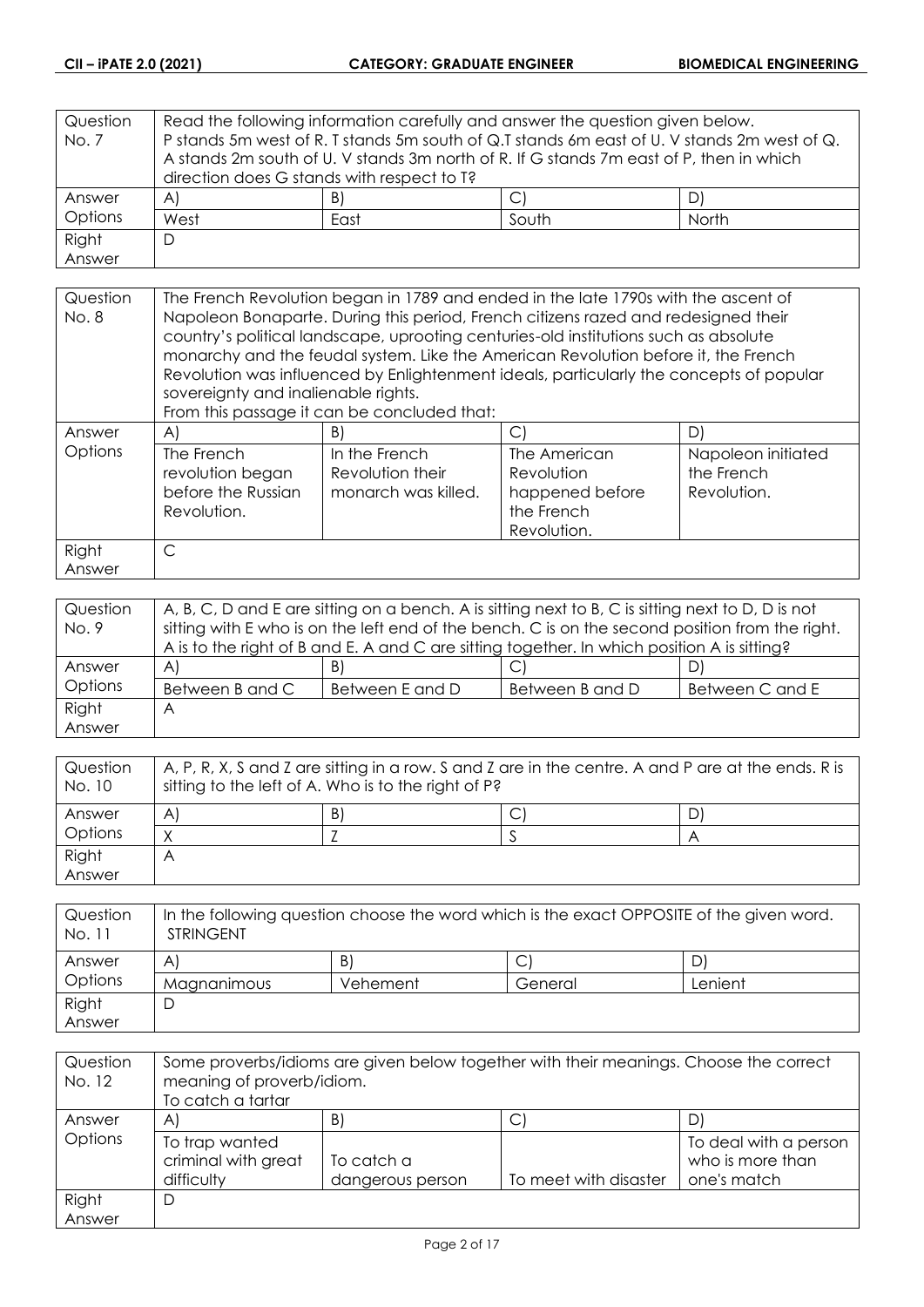| Question<br>No. 13 | Which of the phrases A), B), C) and D) given below each sentence should replace the<br>word/phrase printed in bold in the sentence to make it grammatically correct? If the<br>sentence is correct as it is given and no correction is required, mark (E) as the answer. |                                                                                           |             |              |
|--------------------|--------------------------------------------------------------------------------------------------------------------------------------------------------------------------------------------------------------------------------------------------------------------------|-------------------------------------------------------------------------------------------|-------------|--------------|
|                    |                                                                                                                                                                                                                                                                          | Since the girl did not want to be disturbed while studying, she left the phone off hooks. |             |              |
| Answer             | $\forall$                                                                                                                                                                                                                                                                | B)                                                                                        |             | D)           |
| Options            | of hook                                                                                                                                                                                                                                                                  | for the hook                                                                              | off hooking | off the hook |
| Right              | D                                                                                                                                                                                                                                                                        |                                                                                           |             |              |
| Answer             |                                                                                                                                                                                                                                                                          |                                                                                           |             |              |

| Question<br>No. 14 | In the following question choose the word which is the exact OPPOSITE of the given word.<br><b>FICKLE</b> |         |           |        |
|--------------------|-----------------------------------------------------------------------------------------------------------|---------|-----------|--------|
| Answer             | A                                                                                                         | B)      |           | D      |
| Options            | Courageous                                                                                                | Sincere | Steadfast | Humble |
| Right              |                                                                                                           |         |           |        |
| Answer             |                                                                                                           |         |           |        |

| Question<br>No. 15 | In question below, the passage consists of six sentences. The first and sixth sentence are<br>given in the correct places. The middle four sentences in each have been removed and<br>jumbled up. These are labelled as P, Q, R and S. Find out the proper order for the four<br>sentences. |                                                                         |                                                                           |      |
|--------------------|---------------------------------------------------------------------------------------------------------------------------------------------------------------------------------------------------------------------------------------------------------------------------------------------|-------------------------------------------------------------------------|---------------------------------------------------------------------------|------|
|                    | <b>S1</b> : In the middle of one side of the square sits the Chairman of the committee, the most<br>important person in the room.                                                                                                                                                           |                                                                         |                                                                           |      |
|                    |                                                                                                                                                                                                                                                                                             | <b>P:</b> For a committee is not just a mere collection of individuals. |                                                                           |      |
|                    | <b>Q</b> : On him rests much of the responsibility for the success or failure of the committee.                                                                                                                                                                                             |                                                                         |                                                                           |      |
|                    | <b>R:</b> While this is happening, we have an opportunity to get the 'feel' of this committee.                                                                                                                                                                                              |                                                                         |                                                                           |      |
|                    |                                                                                                                                                                                                                                                                                             |                                                                         | S: As the meeting opens, he runs briskly through a number of formalities. |      |
|                    | <b>S6:</b> From the moment its members meet, it begins to have a sort nebulous life of its own.                                                                                                                                                                                             |                                                                         |                                                                           |      |
|                    | The Proper sequence should be:                                                                                                                                                                                                                                                              |                                                                         |                                                                           |      |
| Answer             | A)                                                                                                                                                                                                                                                                                          | B)                                                                      | $\mathsf{C}$                                                              | D)   |
| Options            | <b>RSQP</b>                                                                                                                                                                                                                                                                                 | QSRP                                                                    | SQPR                                                                      | PQRS |
| Right<br>Answer    | B                                                                                                                                                                                                                                                                                           |                                                                         |                                                                           |      |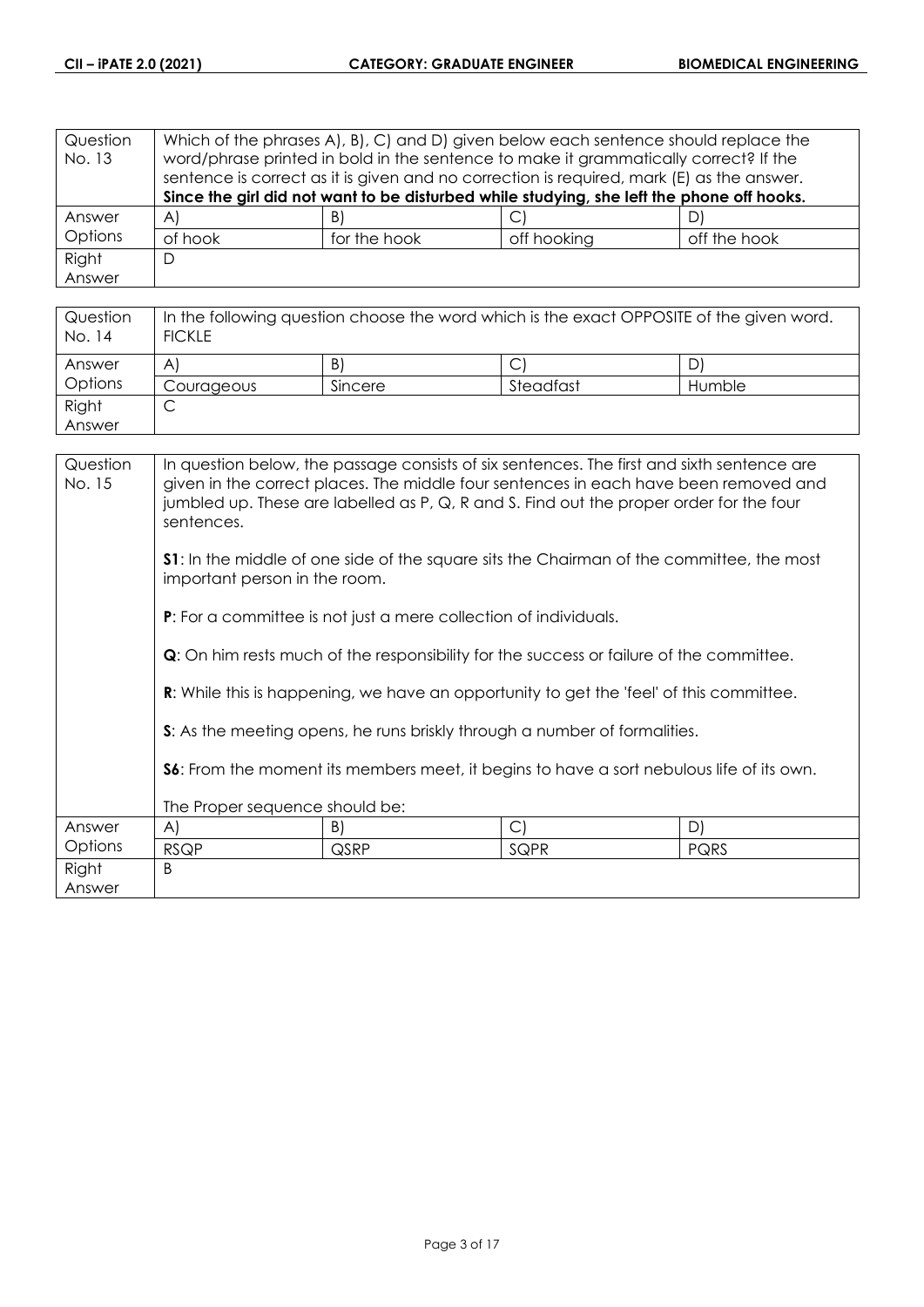## **Question Question nos. 16 to 20:** No. 16 Following bar chart represents the number of people in 6 different villages (A, B, C, D, E and F) and the tabular column depicts the ratio of literate to illiterate people and percentage of male living in those villages. Number of people living in six villages 3500 3000 2500 2000 1500  $1000$ 50 Villages | Literate : Illiterate | % of male Ť  $\frac{1}{13}$  $\overline{11}$ If 40% of the female from village B is literate, then what is the percentage of male, who is illiterate from village B? Answer A)  $|B|$   $|C|$   $|D|$ **Options** 38% 35% 37% cannot be determined Right C Answer

| Question<br>No. 17 | What is the percentage of literate people in all the six villages together? |     |     |                         |
|--------------------|-----------------------------------------------------------------------------|-----|-----|-------------------------|
| Answer             | A                                                                           | B)  | ◡   |                         |
| Options            | 55%                                                                         | 53% | 51% | cannot be<br>determined |
| Right<br>Answer    | B                                                                           |     |     |                         |

| Question<br>No. 18 | What is the ratio between numbers of illiterate people from villages B, C & D to number of<br>females from villages A, E & F? |         |         |         |
|--------------------|-------------------------------------------------------------------------------------------------------------------------------|---------|---------|---------|
| Answer             | A                                                                                                                             | B)      |         | D)      |
| Options            | 320:527                                                                                                                       | 527:330 | 330:527 | 527:320 |
| Right              |                                                                                                                               |         |         |         |
| Answer             |                                                                                                                               |         |         |         |

| Question<br>No. 19 | If 3% of female from village D & 5% of female from village E are literate then what is the<br>total number of literate males from D & F together? |     |      |                         |
|--------------------|---------------------------------------------------------------------------------------------------------------------------------------------------|-----|------|-------------------------|
| Answer             | $\mathsf{A}^{\prime}$                                                                                                                             | B)  |      |                         |
| Options            | 1823                                                                                                                                              | 723 | 1623 | cannot be<br>determined |
| Right<br>Answer    | Ľ                                                                                                                                                 |     |      |                         |

| Question<br>No. 20 | The number of females from villages A & C is how much percentage more or less than<br>number of females from villages D & F? |        |        |        |
|--------------------|------------------------------------------------------------------------------------------------------------------------------|--------|--------|--------|
| Answer             | $\mathsf{A}$                                                                                                                 | B)     |        |        |
| Options            | 25.72%                                                                                                                       | 25.76% | 24.76% | 24.72% |
| Right              | ٮ                                                                                                                            |        |        |        |
| Answer             |                                                                                                                              |        |        |        |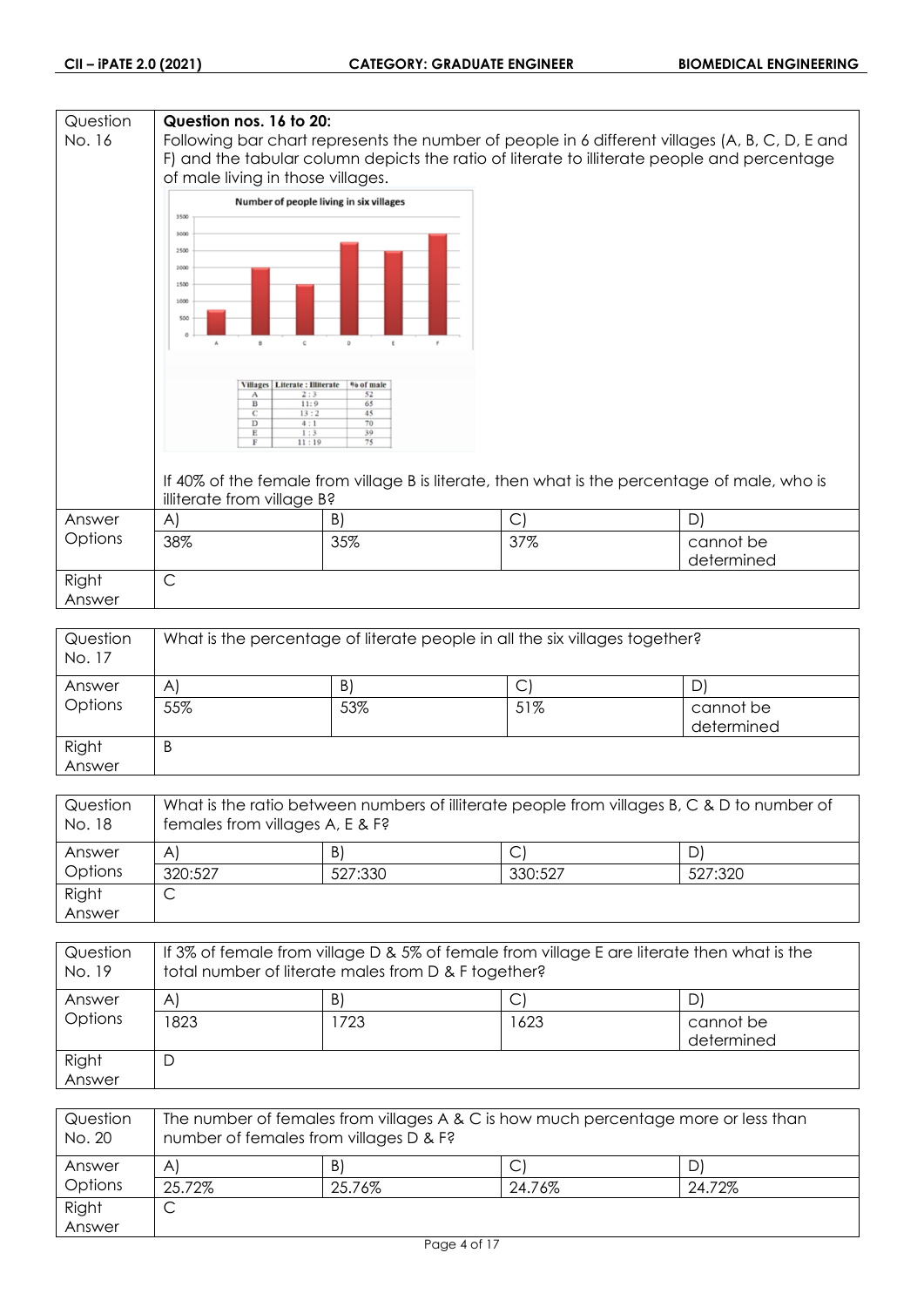| Question<br>No. 21 | A project plan results in a project schedule seems to be too long. If the project network<br>diagram cannot change but extra personnel resources is available, what is the best thing<br>to do? |                     |                   |                  |
|--------------------|-------------------------------------------------------------------------------------------------------------------------------------------------------------------------------------------------|---------------------|-------------------|------------------|
| Answer             | $\mathsf{A}$                                                                                                                                                                                    | B)                  | J                 |                  |
| Options            | Fast track the<br>project                                                                                                                                                                       | Level the resources | Crash the project | Any other option |
| Right              | С                                                                                                                                                                                               |                     |                   |                  |
| Answer             |                                                                                                                                                                                                 |                     |                   |                  |

| Question<br>No. 22 | Which of the following is not Project Management's goal |                                                                    |                                                                       |                                           |
|--------------------|---------------------------------------------------------|--------------------------------------------------------------------|-----------------------------------------------------------------------|-------------------------------------------|
| Answer             | A                                                       | B)                                                                 | C                                                                     | D                                         |
| Options            | Keeping overall cost<br>within the budget               | Delivering the<br>project/goods to the<br>client at agreed<br>time | Maintaining a<br>satisfactory and well-<br>functioning<br>development | Avoiding<br>customer/client<br>complaints |
| Right<br>Answer    | D                                                       |                                                                    |                                                                       |                                           |

| Question<br>No. 23 | You have recently been named as Project Manager of a new project under a Contract.<br>The Project Management Unit (PMU) gave you the contract signed by the Customer and a<br>Statement of Work and asked you to go on with initiation. Which document should you<br>develop next? |                    |                        |                 |
|--------------------|------------------------------------------------------------------------------------------------------------------------------------------------------------------------------------------------------------------------------------------------------------------------------------|--------------------|------------------------|-----------------|
| Answer             | A                                                                                                                                                                                                                                                                                  | B)                 |                        |                 |
| Options            | Project Manager<br>Plan                                                                                                                                                                                                                                                            | Milestone Schedule | <b>Project Charter</b> | Scope Statement |
| Right              |                                                                                                                                                                                                                                                                                    |                    |                        |                 |
| Answer             |                                                                                                                                                                                                                                                                                    |                    |                        |                 |

| Question<br>No. 24 | The analysis tool for a quality problem that involves selecting the problem, identifying major<br>categories of potential causes and associating likely specific causes is |                  |                 |            |
|--------------------|----------------------------------------------------------------------------------------------------------------------------------------------------------------------------|------------------|-----------------|------------|
| Answer             | $\mathsf{A}$                                                                                                                                                               | B)               |                 |            |
| Options            | Pareto chart                                                                                                                                                               | Fishbone diagram | Scatter diagram | Check list |
| Right              | B                                                                                                                                                                          |                  |                 |            |
| Answer             |                                                                                                                                                                            |                  |                 |            |

| Question<br>No. 25 | The Occupational Safety & Health Administration requires employers to have Hearing<br>Conservation Plans if the average 8-hour noise exposure is more than |        |          |       |
|--------------------|------------------------------------------------------------------------------------------------------------------------------------------------------------|--------|----------|-------|
| Answer             | A                                                                                                                                                          | B)     |          |       |
| Options            | 1000 dB                                                                                                                                                    | 500 dB | $105$ dB | 85 dB |
| Right              |                                                                                                                                                            |        |          |       |
| Answer             |                                                                                                                                                            |        |          |       |

| Question<br>No. 26 | Ammonia becomes an immediate danger to your life and health when it is present at the<br>following level or greater |        |         |          |
|--------------------|---------------------------------------------------------------------------------------------------------------------|--------|---------|----------|
| Answer             | A                                                                                                                   | B      |         |          |
| Options            | 10 ppm                                                                                                              | 30 ppm | 300 ppm | 1000 ppm |
| Right              |                                                                                                                     |        |         |          |
| Answer             |                                                                                                                     |        |         |          |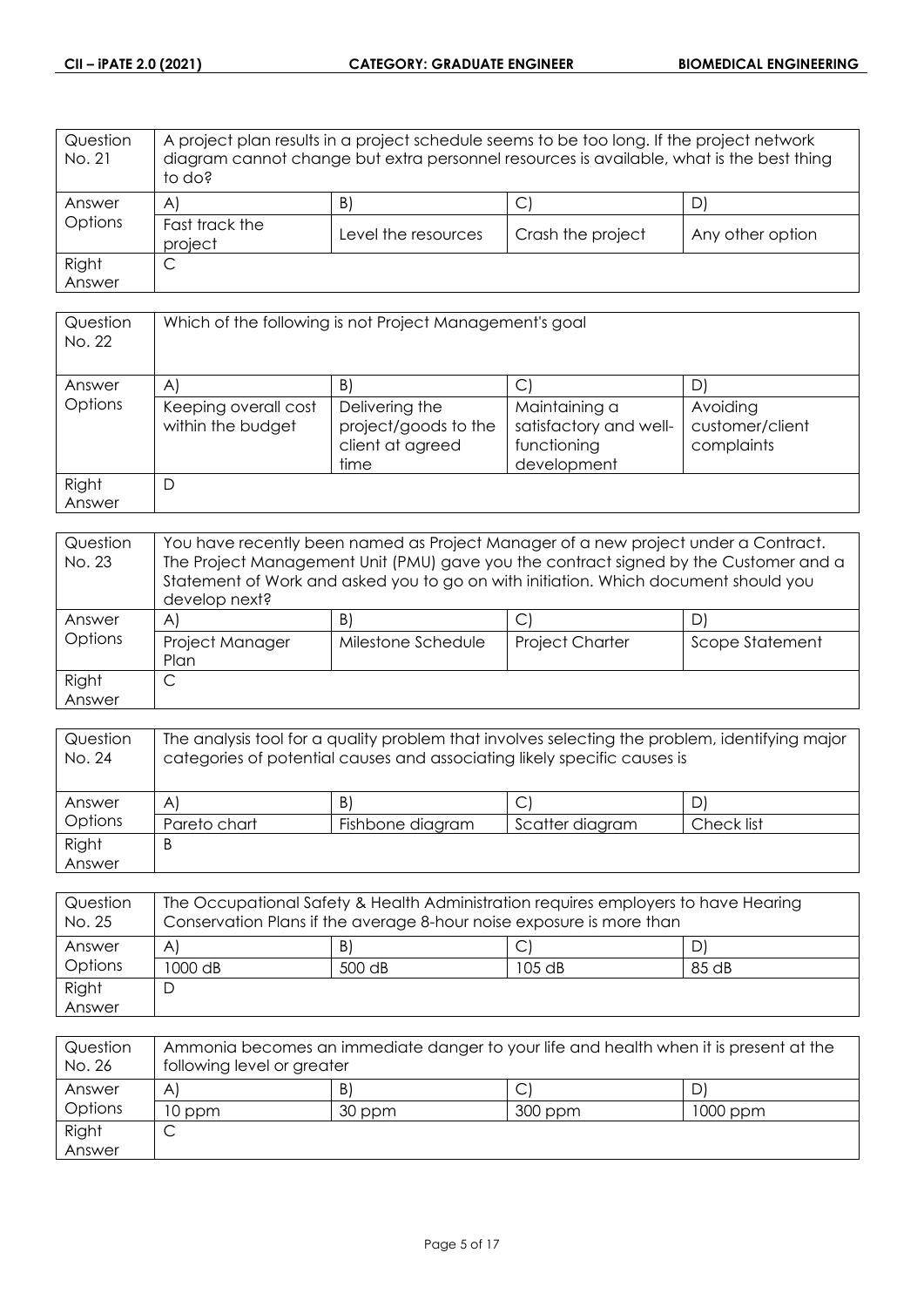| Question<br>No. 27 | Exposure to high levels of noise can lead to which of the following: |                              |                 |                  |
|--------------------|----------------------------------------------------------------------|------------------------------|-----------------|------------------|
| Answer             | $\mathsf{A}$                                                         | B)                           | ◡               |                  |
| Options            | High blood pressure                                                  | Gastrointestinal<br>problems | Chronic fatigue | All of the above |
| Right              |                                                                      |                              |                 |                  |
| Answer             |                                                                      |                              |                 |                  |

| Question<br>No. 28 | Which type of fire extinguishing system is most commonly used to protect areas containing<br>valuable equipment such as data processing rooms, telecommunications switches, and<br>process control rooms? |                                        |                                    |                                              |
|--------------------|-----------------------------------------------------------------------------------------------------------------------------------------------------------------------------------------------------------|----------------------------------------|------------------------------------|----------------------------------------------|
| Answer<br>Options  | $\mathsf{A}$<br>Fixed extinguishing<br>systems                                                                                                                                                            | B<br>Portable<br>extinguishing systems | C<br>Hose extinguishing<br>systems | It's up to the<br>discretion the<br>employer |
| Right<br>Answer    | A                                                                                                                                                                                                         |                                        |                                    |                                              |

| Question<br>No. 29 | If you need to wear glasses with your eye or face protection, which of the following options<br>is acceptable                                           |                                                              |                                                                                              |                  |
|--------------------|---------------------------------------------------------------------------------------------------------------------------------------------------------|--------------------------------------------------------------|----------------------------------------------------------------------------------------------|------------------|
| Answer             | $\mathsf{A}$                                                                                                                                            | B)                                                           | С                                                                                            | D                |
| Options            | Wearing prescription<br>spectacles with side<br>shields and<br>protective lenses<br>that meet safety<br>requirements and<br>also correct your<br>vision | Wearing goggles<br>that fit comfortably<br>over your glasses | Wearing goggles<br>that have corrective<br>lenses mounted<br>behind the<br>protective lenses | All of the above |
| Right<br>Answer    | D                                                                                                                                                       |                                                              |                                                                                              |                  |

| Question | Under which Section of Environment Pollution Act, the CPCB can issue the directions |            |            |           |
|----------|-------------------------------------------------------------------------------------|------------|------------|-----------|
| No. 30   | directly to industries                                                              |            |            |           |
| Answer   | A                                                                                   | B)         |            | DI        |
| Options  | Section 16                                                                          | Section 18 | Section 11 | Section 5 |
| Right    | C                                                                                   |            |            |           |
| Answer   |                                                                                     |            |            |           |

| Question<br>No. 31 | Which of these divisions of Pollution Control Implementation deals with Air Polluting<br>Industries |            |             |           |
|--------------------|-----------------------------------------------------------------------------------------------------|------------|-------------|-----------|
| Answer             | A                                                                                                   | B          |             |           |
| Options            | $ PC $ -                                                                                            | $PCI - II$ | $PCI - III$ | SSI & Law |
| Right              | B                                                                                                   |            |             |           |
| Answer             |                                                                                                     |            |             |           |

| Question<br>No. 32 | The Kyoto Protocol is an international treaty which extends the United Nations<br>Framework Convention on Climate Change (UNFCCC). In which year the convention<br>held? |      |      |      |
|--------------------|--------------------------------------------------------------------------------------------------------------------------------------------------------------------------|------|------|------|
| Answer             | $\mathsf{A}^{\mathsf{c}}$                                                                                                                                                | B)   |      |      |
| Options            | 1987                                                                                                                                                                     | 1995 | 1992 | 1997 |
| Right              | C                                                                                                                                                                        |      |      |      |
| Answer             |                                                                                                                                                                          |      |      |      |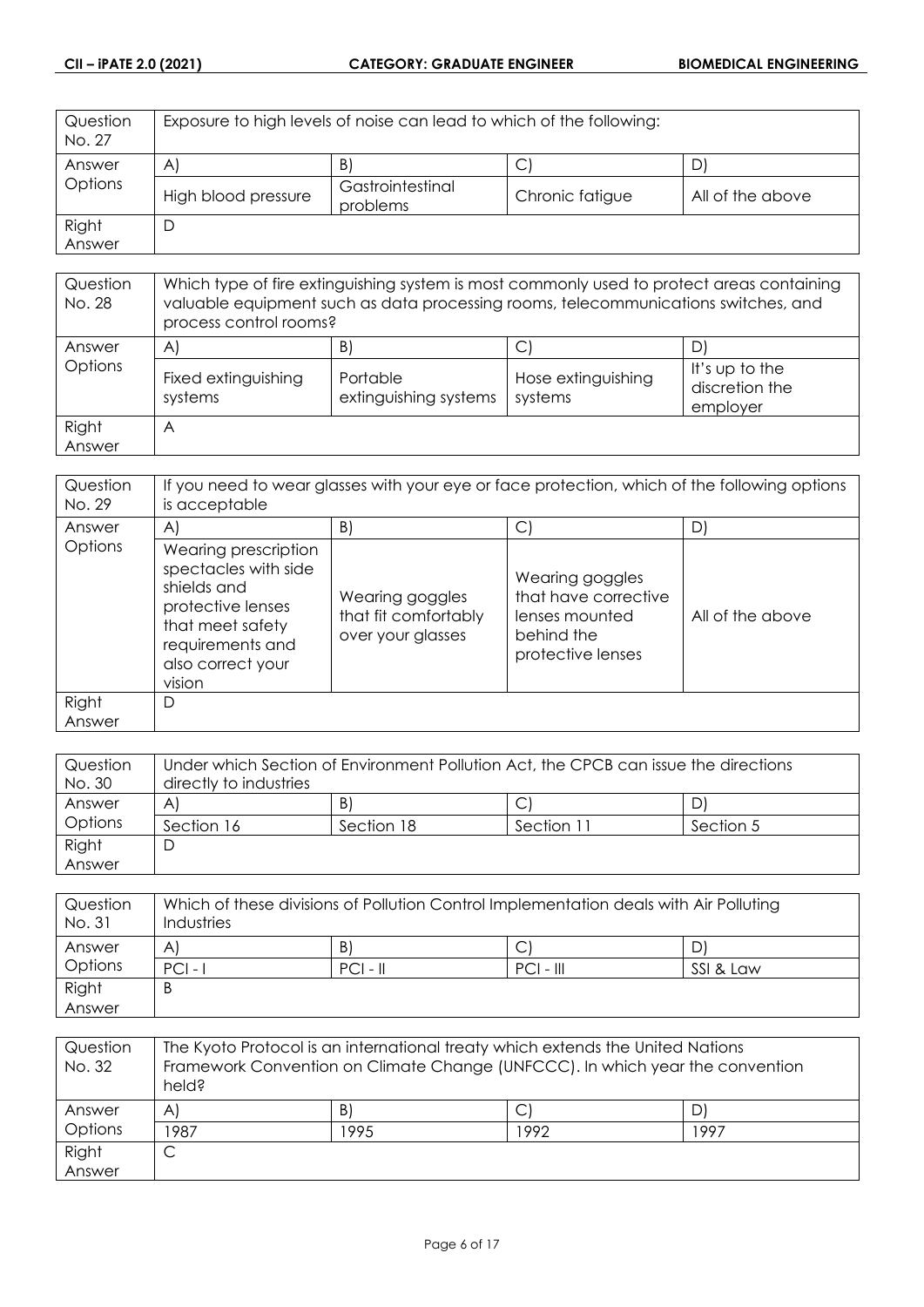| Question<br>No. 33 |                                                                             | What is the harm from manipulation of Earth's Ozone layer? |                                                                               |                                                                     |
|--------------------|-----------------------------------------------------------------------------|------------------------------------------------------------|-------------------------------------------------------------------------------|---------------------------------------------------------------------|
| Answer             | $\mathsf{A}^{\mathsf{c}}$                                                   | B                                                          |                                                                               | D                                                                   |
| Options            | The average<br>temperature of<br>Earth's surface will<br>increase gradually | The Oxygen content<br>of the atmosphere<br>will decrease   | Increased amount of<br>Ultraviolet radiation<br>will reach earth's<br>surface | Sea level will rise as<br>the polar ice caps<br>will gradually melt |
| Right              | C                                                                           |                                                            |                                                                               |                                                                     |
| Answer             |                                                                             |                                                            |                                                                               |                                                                     |

| Question<br>No. 34 | Which of the following would not represent the cash outflows for the business? |                      |                     |                     |
|--------------------|--------------------------------------------------------------------------------|----------------------|---------------------|---------------------|
| Answer             | $\mathsf{A}^{\prime}$                                                          | B                    |                     |                     |
| Options            | Purchase of building                                                           | The sale of land for | Retirement of long- | The payment of cash |
|                    | for cash                                                                       | cash                 | term debt           | for dividends       |
| Right              | B                                                                              |                      |                     |                     |
| Answer             |                                                                                |                      |                     |                     |

| Question<br>No. 35 | Which one of the following tangible fixed assets would not normally be depreciated? |           |      |           |
|--------------------|-------------------------------------------------------------------------------------|-----------|------|-----------|
| Answer             | A                                                                                   | B         | ◡    | D         |
| Options            | <b>Buildings</b>                                                                    | Machinery | Land | Equipment |
| Right              | ◡                                                                                   |           |      |           |
| Answer             |                                                                                     |           |      |           |

| Question | A Profit is earned if? |                |                     |                |
|----------|------------------------|----------------|---------------------|----------------|
| No. 36   |                        |                |                     |                |
| Answer   | A                      | B              | ◡                   |                |
| Options  | Assets exceed          | Income exceeds | Cash Inflow exceeds | Income exceeds |
|          | Expenditure            | Expenditure    | Cash Outflow        | Liabilities    |
| Right    | B                      |                |                     |                |
| Answer   |                        |                |                     |                |

| Question<br>No. 37 | Which of the following budgets is normally prepared first? |              |                                 |                           |
|--------------------|------------------------------------------------------------|--------------|---------------------------------|---------------------------|
| Answer             | $\mathsf{A}$                                               | B)           |                                 | D                         |
| Options            | Cash budget                                                | Sales budget | Merchandise<br>purchases budget | Selling expense<br>budget |
| Right<br>Answer    | B                                                          |              |                                 |                           |

| Question<br>No. 38 | What is the correct sequence in the formation of a contract? |                                                    |                                                    |                                                    |
|--------------------|--------------------------------------------------------------|----------------------------------------------------|----------------------------------------------------|----------------------------------------------------|
| Answer             | $\mathsf{A}^{\prime}$                                        | B                                                  |                                                    | D                                                  |
| Options            | Offer, acceptance,<br>agreement,<br>consideration.           | Agreement,<br>consideration, offer,<br>acceptance. | Offer, agreement,<br>consideration,<br>acceptance. | Offer, acceptance,<br>consideration,<br>agreement. |
| Right              | D                                                            |                                                    |                                                    |                                                    |
| Answer             |                                                              |                                                    |                                                    |                                                    |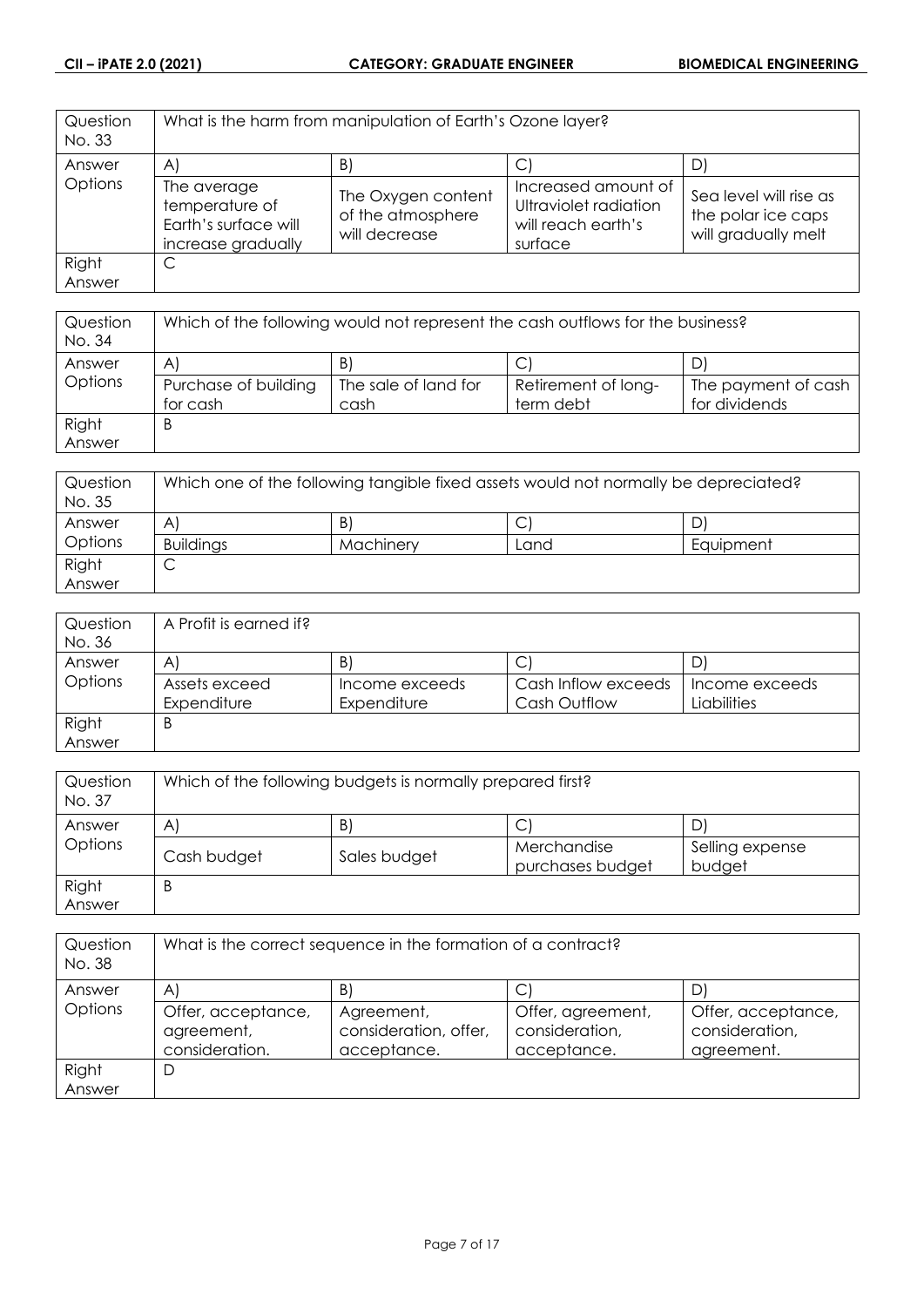| Question<br>No. 39 | Which of the following answers is most accurate description of arbitration?                        |                                                                                                                              |                                                                                      |                                                                                        |
|--------------------|----------------------------------------------------------------------------------------------------|------------------------------------------------------------------------------------------------------------------------------|--------------------------------------------------------------------------------------|----------------------------------------------------------------------------------------|
| Answer             | $\mathsf{A}$                                                                                       | $\vert B \vert$                                                                                                              | C.                                                                                   | D)                                                                                     |
| Options            | An informal meeting<br>between the parties<br>involving a<br>discussion to sort out<br>the dispute | An adjucative<br>process where the<br>parties submit their<br>disputes for a<br>binding decision to<br>an impartial tribunal | A meeting between<br>the parties where an<br>impartial third party<br>gives decision | An impartial umpire<br>selected to decide<br>after hearing the<br>dispute from parties |
| Right<br>Answer    | B                                                                                                  |                                                                                                                              |                                                                                      |                                                                                        |

| Question<br>No. 40 | Which of the following answers is not type of alternative dispute resolution? |                   |              |           |
|--------------------|-------------------------------------------------------------------------------|-------------------|--------------|-----------|
| Answer             | $\mathsf{A}^{\prime}$                                                         | B)                | ◡            |           |
| Options            | Arbitration                                                                   | Court proceedings | Conciliation | Mediation |
| Right              | B                                                                             |                   |              |           |
| Answer             |                                                                               |                   |              |           |

| Question<br>No. 41 | The equation of state for n moles of an ideal gas is PV =nRT, where R is the universal gas<br>constant and all other quantities have their usual meanings. What are the dimensions of R? |                                  |                             |                     |
|--------------------|------------------------------------------------------------------------------------------------------------------------------------------------------------------------------------------|----------------------------------|-----------------------------|---------------------|
| Answer<br>Options  | A<br>M <sup>o</sup> LT-2 K-1 mol-1                                                                                                                                                       | B<br>$M^{0}[2T-2K^{-1}mol^{-1}]$ | $ML^{2}T-2$ K $-1$ mol $-1$ | $ML-2T-2$ K-1 mol-1 |
| Right<br>Answer    | ◡                                                                                                                                                                                        |                                  |                             |                     |

| Question<br>No. 42 | A cylindrical tube open at both ends has fundamental frequency n. If one of the ends is<br>closed, the fundamental frequency will become |    |     |    |
|--------------------|------------------------------------------------------------------------------------------------------------------------------------------|----|-----|----|
| Answer             | A                                                                                                                                        | B) | . J | D' |
| Options            | n/2                                                                                                                                      | 2n | 4n  |    |
| Right              |                                                                                                                                          |    |     |    |
| Answer             |                                                                                                                                          |    |     |    |

| Question<br>No. 43 | The speed of sound in a gas is V and the root mean square speed of the gas molecules is<br>$V_{rms}$ . If the ratio of the specific heats of the gas is 1.5, then the ratio of V: $V_{rms}$ will be |              |       |      |
|--------------------|-----------------------------------------------------------------------------------------------------------------------------------------------------------------------------------------------------|--------------|-------|------|
| Answer             | A                                                                                                                                                                                                   | $\mathsf{B}$ |       |      |
| Options            | :2                                                                                                                                                                                                  | 1:3          | l :√2 | 1:√3 |
| Right              |                                                                                                                                                                                                     |              |       |      |
| Answer             |                                                                                                                                                                                                     |              |       |      |

| Question<br>No. 44 | Which of the following phenomena gives evidence of the molecular structure of the<br>matter? |                  |             |              |
|--------------------|----------------------------------------------------------------------------------------------|------------------|-------------|--------------|
| Answer             | Α                                                                                            | $\vert B \vert$  | Ċ           |              |
| Options            | <b>Brownian motion</b>                                                                       | <b>Diffusion</b> | Evaporation | All of these |
| Right              | ◡                                                                                            |                  |             |              |
| Answer             |                                                                                              |                  |             |              |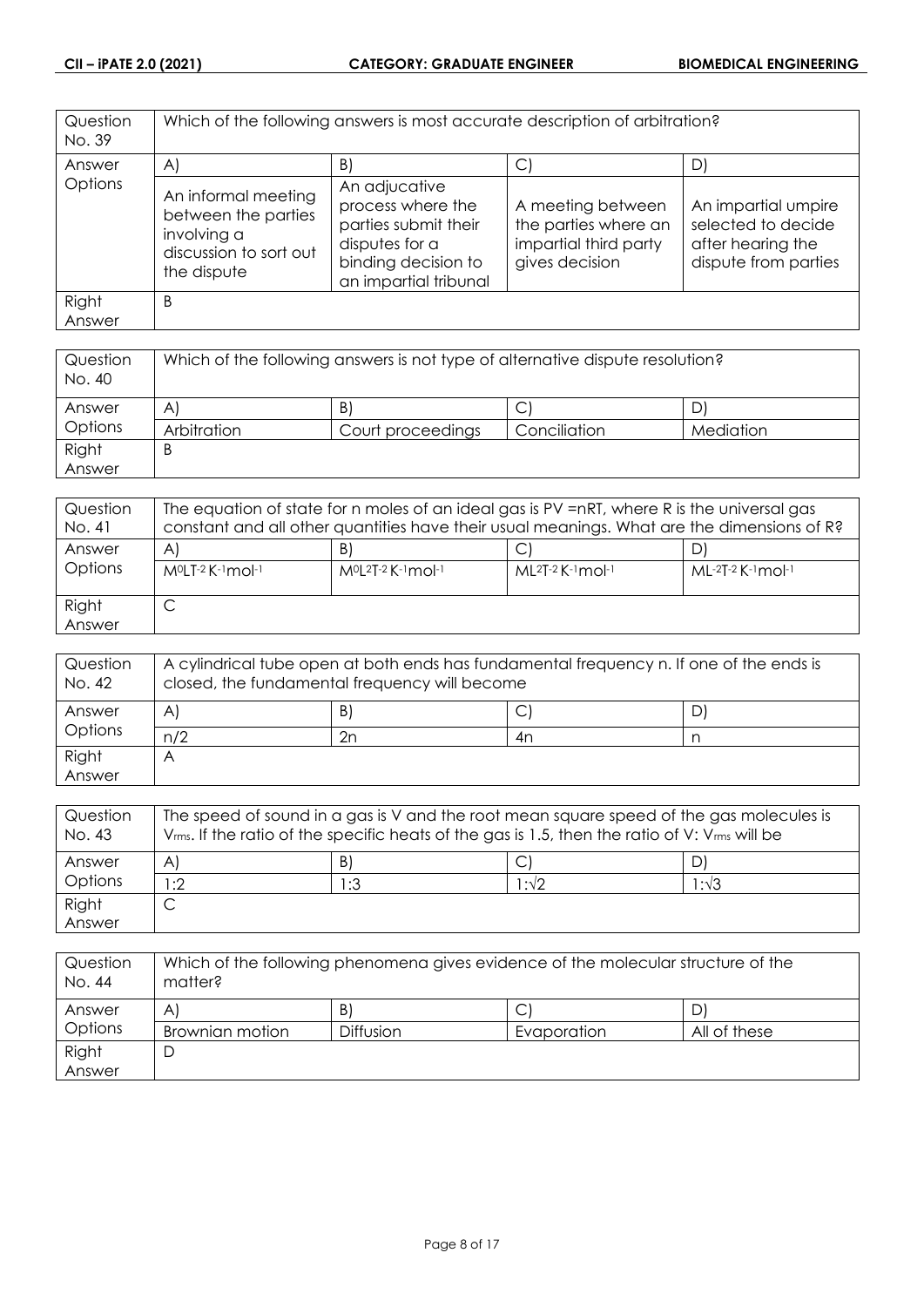| Question | Starting with the same initial conditions, an ideal gas expands from volume $V_1$ to $V_2$ in three |                   |                   |                   |
|----------|-----------------------------------------------------------------------------------------------------|-------------------|-------------------|-------------------|
| No. 45   | different ways. The work done by the gas is $W_1$ if the process is purely isobaric, $W_2$ if the   |                   |                   |                   |
|          | process is purely isochoric and W <sub>3</sub> if the process is purely adiabatic. Then             |                   |                   |                   |
| Answer   | $\forall$                                                                                           | B)                |                   | DI                |
| Options  | $W_1 > W_2 > W_3$                                                                                   | $W_2 > W_1 > W_3$ | $W_1 > W_3 > W_2$ | $W_3 > W_1 > W_2$ |
| Right    | С                                                                                                   |                   |                   |                   |
| Answer   |                                                                                                     |                   |                   |                   |

| Question<br>No. 46 | A vessel contains a mixture of 1 mole of oxygen and two moles of nitrogen at 300K. The<br>ratio of the rotational kinetic energy per $O_2$ molecule to that per $N_2$ molecule is |     |     |                                                             |
|--------------------|-----------------------------------------------------------------------------------------------------------------------------------------------------------------------------------|-----|-----|-------------------------------------------------------------|
| Answer             | A                                                                                                                                                                                 | B)  |     |                                                             |
| Options            | 1:1                                                                                                                                                                               | l:2 | 2:1 | Depends on the<br>moment of inertia of<br>the two molecules |
| Right<br>Answer    | $\forall$                                                                                                                                                                         |     |     |                                                             |

| Question | In a test experiment on a model aeroplane in a wind tunnel, the flow speeds on the lower                   |               |                    |                       |
|----------|------------------------------------------------------------------------------------------------------------|---------------|--------------------|-----------------------|
| No. 47   | and upper surfaces of the wing are v and $\sqrt{2}v$ respectively. If the density of air is $\rho$ and the |               |                    |                       |
|          | surface area of the wing is A, the dynamic life on the wing is given by                                    |               |                    |                       |
| Answer   | A                                                                                                          | B)            |                    |                       |
| Options  | $(p v^2 A)/\sqrt{2}$                                                                                       | $(p v^2 A)/2$ | $20 \text{ V}^2$ A | $\sqrt{2}$ o v $^2$ A |
| Right    | Β                                                                                                          |               |                    |                       |
| Answer   |                                                                                                            |               |                    |                       |

| Question | A boy whirls a stone in a horizontal circle 2m above the ground by means of a string 1.25m  |                 |                                                                                     |    |
|----------|---------------------------------------------------------------------------------------------|-----------------|-------------------------------------------------------------------------------------|----|
| No. 48   | long. The string breaks and the stone flies off horizontally, striking the ground 10m away. |                 |                                                                                     |    |
|          |                                                                                             |                 | What is the magnitude of the centripetal acceleration during circular motion? (Take |    |
|          | $g=10m/s^2$                                                                                 |                 |                                                                                     |    |
| Answer   | A'                                                                                          | $\vert B \vert$ | $\mathsf{C}^1$                                                                      | D. |
| Options  | 400m/s <sup>2</sup><br>300m/s <sup>2</sup><br>200m/s <sup>2</sup><br>100m/s <sup>2</sup>    |                 |                                                                                     |    |
| Right    | ◡                                                                                           |                 |                                                                                     |    |
| Answer   |                                                                                             |                 |                                                                                     |    |

| Question<br>No. 49 | Radium (with Atomic no. = 87, Mass No. = 221) undergoes radioactive decay with a half-life<br>of 4 days. The probability that a Ra nucleus will disintegrate in 8 days is |     |    |  |
|--------------------|---------------------------------------------------------------------------------------------------------------------------------------------------------------------------|-----|----|--|
| Answer             | A                                                                                                                                                                         | B   | ٮ  |  |
| Options            | $^1/4$                                                                                                                                                                    | 3/4 | 72 |  |
| Right              | B                                                                                                                                                                         |     |    |  |
| Answer             |                                                                                                                                                                           |     |    |  |

| Question<br>No. 50 | A tunnel is dug along the diameter of the earth. An object is held in the tunnel at a<br>distance x from the centre of the earth. The magnitude of the gravitational force on the<br>object is proportional to |         |  |       |
|--------------------|----------------------------------------------------------------------------------------------------------------------------------------------------------------------------------------------------------------|---------|--|-------|
| Answer             | A                                                                                                                                                                                                              | B       |  |       |
| Options            | $\sqrt{x}$                                                                                                                                                                                                     | $1/x^2$ |  | $x^2$ |
| Right              |                                                                                                                                                                                                                |         |  |       |
| Answer             |                                                                                                                                                                                                                |         |  |       |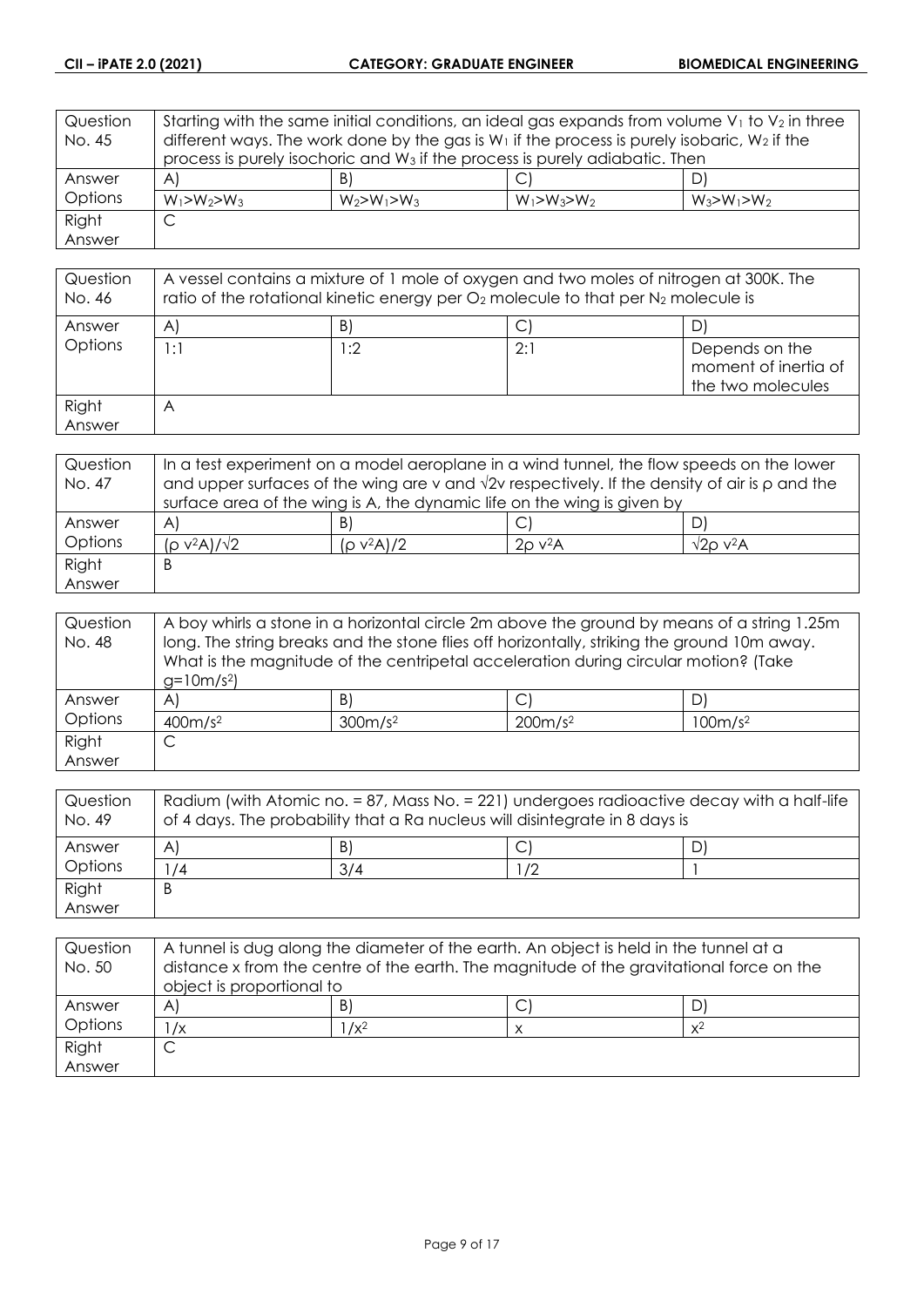| Question<br>No. 51 | A sine wave voltage is applied across a capacitor, when the frequency of the voltage is<br>increased, the current through capacitor |                       |                                |                       |
|--------------------|-------------------------------------------------------------------------------------------------------------------------------------|-----------------------|--------------------------------|-----------------------|
| Answer             | AI                                                                                                                                  | <b>Answer Options</b> | A                              | <b>Answer Options</b> |
| Options            | <b>Increases</b>                                                                                                                    |                       | <i><u><b>Increases</b></u></i> |                       |
| Right              | Α                                                                                                                                   |                       |                                |                       |
| Answer             |                                                                                                                                     |                       |                                |                       |

| Question<br>No. 52 | A parallel resonant circuit has a resistance of 2k ohms and half power frequencies of 80KHz<br>and 90KHz. The quality factor is |    |    |    |
|--------------------|---------------------------------------------------------------------------------------------------------------------------------|----|----|----|
| Answer             | A                                                                                                                               | B) |    | D  |
| Options            | 8.5                                                                                                                             |    | 48 | 20 |
| Right              | Α                                                                                                                               |    |    |    |
| Answer             |                                                                                                                                 |    |    |    |

| Question<br>No. 53 | An inductive coil connected to a 200V, 50Hz AC supply with 10A current flowing through it<br>dissipates 1000W. Which of the following will have least value? |             |             |               |
|--------------------|--------------------------------------------------------------------------------------------------------------------------------------------------------------|-------------|-------------|---------------|
| Answer             | $\forall$                                                                                                                                                    | B.          |             |               |
| Options            | Resistance R                                                                                                                                                 | Reactance X | Impedance Z | None of these |
| Right              | Α                                                                                                                                                            |             |             |               |
| Answer             |                                                                                                                                                              |             |             |               |

| Question<br>No. 54 | The RMS value of the voltage $u(t) = 3 + 4cos(3t)$ is |                     |        |                 |
|--------------------|-------------------------------------------------------|---------------------|--------|-----------------|
| Answer             | Α                                                     | $\lfloor B \rfloor$ | ⌒<br>◡ | D               |
| Options            | 7 <sub>1</sub>                                        | 5 V                 |        | $(3+2\sqrt{2})$ |
| Right              |                                                       |                     |        |                 |
| Answer             |                                                       |                     |        |                 |

| Question<br>No. 55 | A passive 2-port network is in a steady-state. Compared to its input, the steady state output<br>can never offer |                 |               |                   |
|--------------------|------------------------------------------------------------------------------------------------------------------|-----------------|---------------|-------------------|
| Answer             | A                                                                                                                | B.              | ◡             |                   |
| Options            | higher voltage                                                                                                   | lower impedance | greater power | better regulation |
| Right              | ◡                                                                                                                |                 |               |                   |
| Answer             |                                                                                                                  |                 |               |                   |

| Question<br>No. 56 | Which one is a causal system? |                                      |                        |                                    |
|--------------------|-------------------------------|--------------------------------------|------------------------|------------------------------------|
| Answer<br>Options  | A<br>$y(n)=3x(n)-2x(n-1)$     | $\mathsf{B}$<br>$y(n)=3x(n)+2x(n+1)$ | $y(n)=3x(n+1)+2x(n-1)$ | $y(n)=3x(n+1)+2x(n-1)$<br>$1+x(n)$ |
| Right<br>Answer    | Α                             |                                      |                        |                                    |

| Question<br>No. 57 | Which one is most appropriate dynamic system out of the following |               |             |                        |
|--------------------|-------------------------------------------------------------------|---------------|-------------|------------------------|
| Answer             | A                                                                 | B)            | ◡           |                        |
| Options            | $y(n)=y(n-1)+y(n+1)$                                              | $y(n)=y(n-1)$ | $y(n)=y(n)$ | $y(n)+y(n+1)+y(n+3)=0$ |
| Right              | A                                                                 |               |             |                        |
| Answer             |                                                                   |               |             |                        |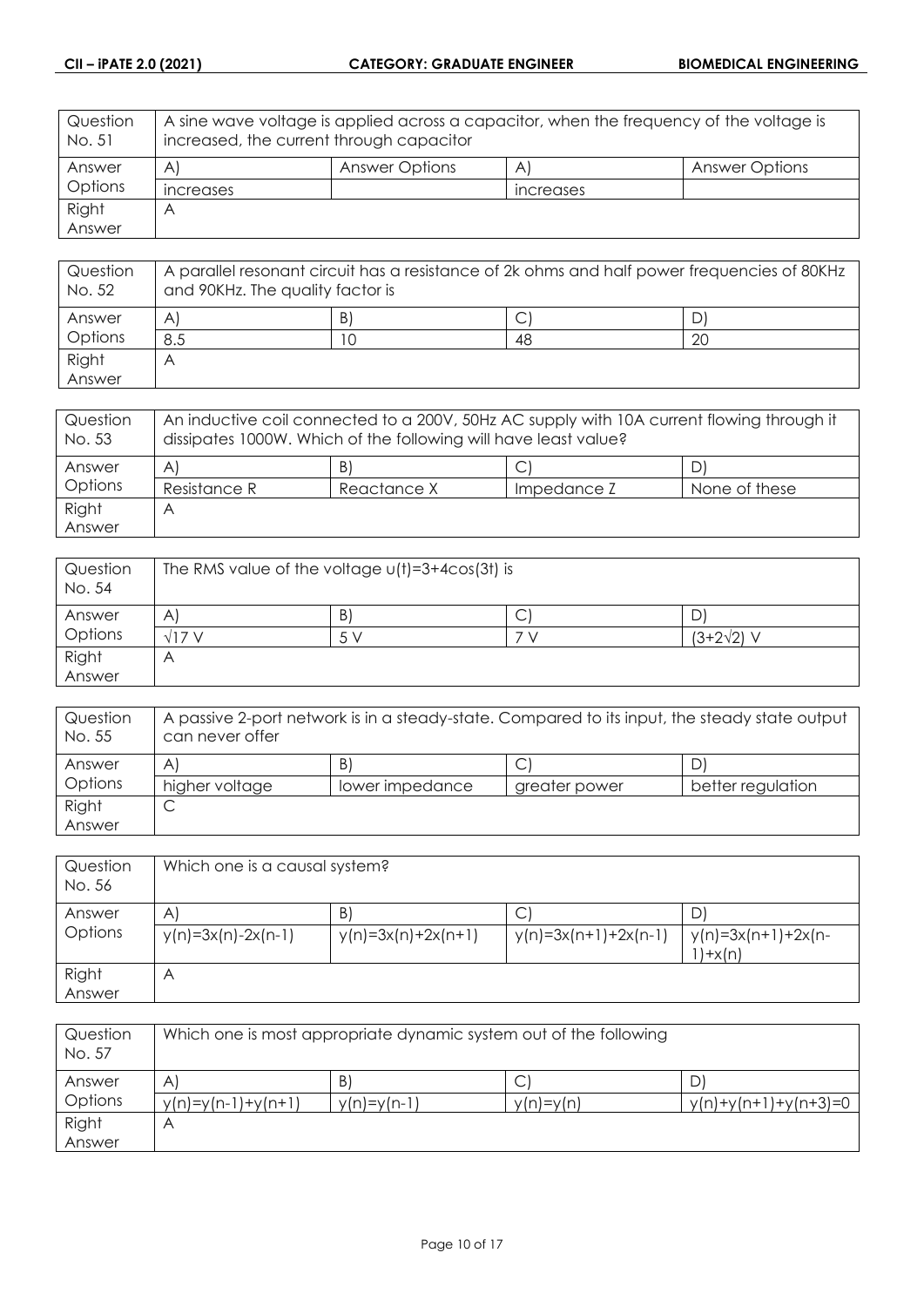| Question<br>No. 58 | A LTI system is completely characterized by its |                       |                    |                  |
|--------------------|-------------------------------------------------|-----------------------|--------------------|------------------|
| Answer             | $\forall$                                       | B,                    |                    |                  |
| <b>Options</b>     | unit impulse                                    | time shifted impulses | unit step response | response to any  |
|                    | response                                        |                       |                    | signal (bounded) |
| Right              | A                                               |                       |                    |                  |
| Answer             |                                                 |                       |                    |                  |

| Question<br>No. 59 | Consider a signal f(t)=3t <sup>2</sup> +2t+1 which is multiplied by 2 unit delayed version of impulse and<br>integrated over period - a to a, the resultant is given by |   |  |   |
|--------------------|-------------------------------------------------------------------------------------------------------------------------------------------------------------------------|---|--|---|
| Answer             | A                                                                                                                                                                       | B |  |   |
| Options            |                                                                                                                                                                         |   |  | O |
| Right              |                                                                                                                                                                         |   |  |   |
| Answer             |                                                                                                                                                                         |   |  |   |

| Question<br>No. 60 | For a particular signal, average power in its six harmonic components as 10mW each and<br>fundamental component also has 10mV power. Then, average power in the periodic signal<br>will be |    |  |  |
|--------------------|--------------------------------------------------------------------------------------------------------------------------------------------------------------------------------------------|----|--|--|
| Answer             | Α                                                                                                                                                                                          | B. |  |  |
| Options            | 70                                                                                                                                                                                         | 60 |  |  |
| Right              | Β                                                                                                                                                                                          |    |  |  |
| Answer             |                                                                                                                                                                                            |    |  |  |

| Question | Which type of signal is ramp signal? |              |                 |                    |  |
|----------|--------------------------------------|--------------|-----------------|--------------------|--|
| No. 61   |                                      |              |                 |                    |  |
| Answer   | $\forall$                            | B            | ◡               | D                  |  |
| Options  | energy signal                        | power signal | both energy and | neither energy nor |  |
|          |                                      |              | power signal    | power signal       |  |
| Right    | D                                    |              |                 |                    |  |
| Answer   |                                      |              |                 |                    |  |

| Question<br>No. 62 | Fourier transform of the signal $x(t) = e^{-4 x }$ is |                    |                   |                    |
|--------------------|-------------------------------------------------------|--------------------|-------------------|--------------------|
| Answer             | A                                                     | B                  | ◡                 |                    |
| Options            | $8/(16+\omega^2)$                                     | $-4/(16+\omega^2)$ | $4/(16+\omega^2)$ | $-8/(16+\omega^2)$ |
| Right              | A                                                     |                    |                   |                    |
| Answer             |                                                       |                    |                   |                    |

| tapped windings |
|-----------------|
|                 |
|                 |

| Question<br>No. 64 | The core flux of a practical transformer with a resistive load |                                 |                                                |                                  |
|--------------------|----------------------------------------------------------------|---------------------------------|------------------------------------------------|----------------------------------|
| Answer             | $\mathsf{A}$                                                   | B.                              |                                                |                                  |
| Options            | is strictly constant<br>with load changes                      | increases linearly<br>with load | increases as the<br>square root of the<br>load | decreases with<br>increased load |
| Right<br>Answer    | Α                                                              |                                 |                                                |                                  |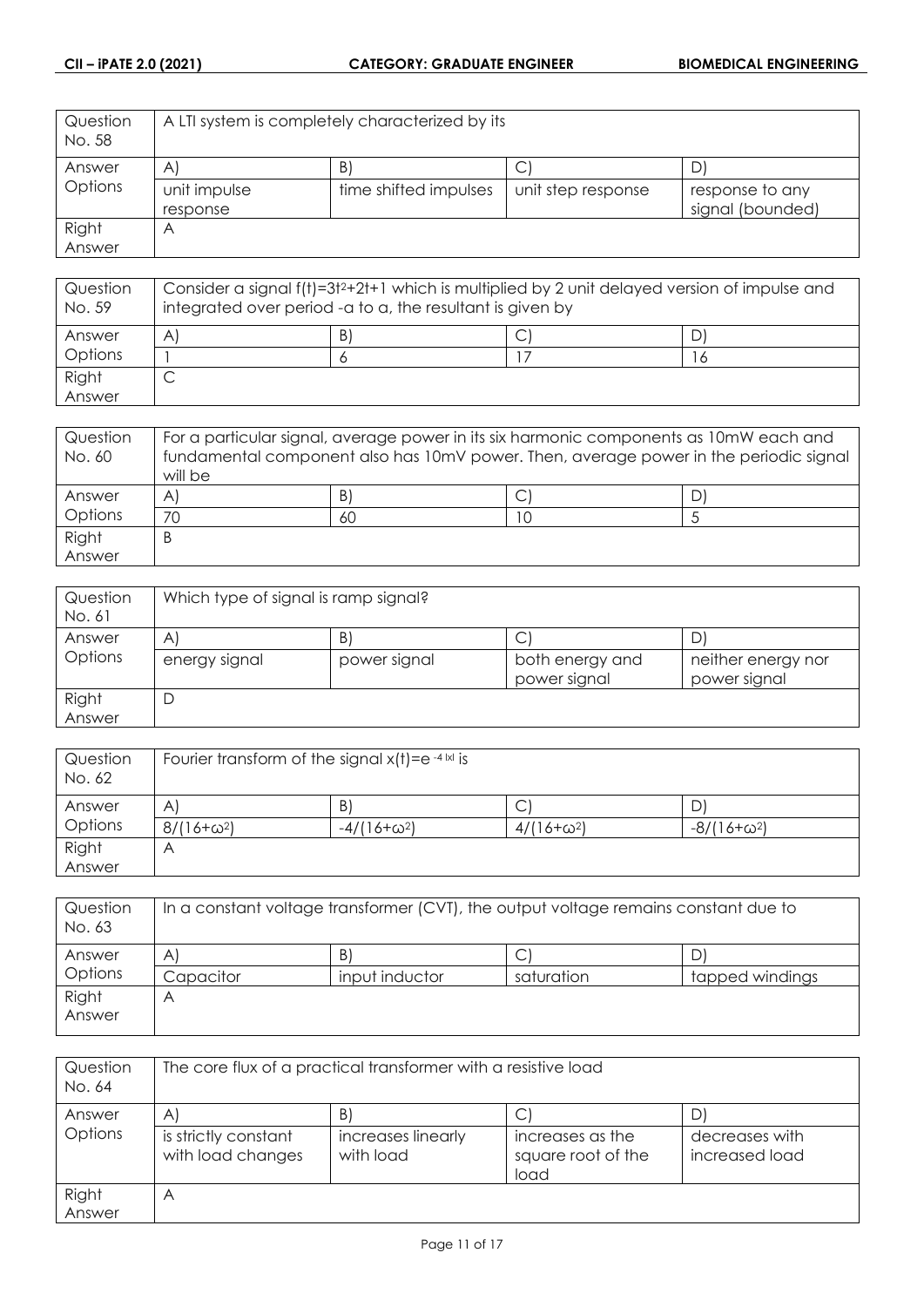| Question<br>No. 65 | A linear second order system with the transfer function: $G(s)=49/s^2+8s+49$ is initially at rest<br>and is subject of the system will exhibit a peak overshoot of |    |       |      |
|--------------------|--------------------------------------------------------------------------------------------------------------------------------------------------------------------|----|-------|------|
| Answer             | A                                                                                                                                                                  | Β  |       |      |
| Options            | 6%                                                                                                                                                                 | 9% | $2\%$ | zero |
| Right              | ⌒                                                                                                                                                                  |    |       |      |
| Answer             |                                                                                                                                                                    |    |       |      |

| Question<br>No. 66 | The feedback system with characteristic equation $s4+20ks3+5s2+10s+15=0$ |                     |                          |                  |
|--------------------|--------------------------------------------------------------------------|---------------------|--------------------------|------------------|
| Answer             | A                                                                        | B)                  | С                        |                  |
| Options            | stable for all values                                                    | stable for positive | stable for $a > k > 7.0$ | unstable for any |
|                    | of k                                                                     | value of k          |                          | value of k       |
| Right              | D                                                                        |                     |                          |                  |
| Answer             |                                                                          |                     |                          |                  |

| Question<br>No. 67 | If the system has multiple poles on the Y-axis, the system is |          |                   |                      |
|--------------------|---------------------------------------------------------------|----------|-------------------|----------------------|
| Answer             | Α                                                             | B        | ◡                 | ا ل                  |
| Options            | stable                                                        | unstable | marginally stable | conditionally stable |
| Right              | B                                                             |          |                   |                      |
| Answer             |                                                               |          |                   |                      |

| Question<br>No. 68 | Servomechanism refer to                   |                                                    |                                                         |                                                                             |  |
|--------------------|-------------------------------------------|----------------------------------------------------|---------------------------------------------------------|-----------------------------------------------------------------------------|--|
| Answer             | A                                         | $\mathsf{B}$                                       |                                                         |                                                                             |  |
| Options            | mechanism<br>controlled by<br>servomotors | system referring to<br>control by position<br>only | system referring to<br>control position and<br>velocity | system referring to<br>control of position,<br>velocity and<br>acceleration |  |
| Right              | D                                         |                                                    |                                                         |                                                                             |  |
| Answer             |                                           |                                                    |                                                         |                                                                             |  |

| Question<br>No. 69 | The open loop transfer function of a unity gain feedback control system is given by<br>$G(s)=K/(s+1)(s+2)$ The gain margin of the system in Db is given by |   |    |          |
|--------------------|------------------------------------------------------------------------------------------------------------------------------------------------------------|---|----|----------|
| Answer             | Α                                                                                                                                                          | B |    |          |
| Options            | zero                                                                                                                                                       |   | 20 | infinity |
| Right              |                                                                                                                                                            |   |    |          |
| Answer             |                                                                                                                                                            |   |    |          |

| Question<br>No. 70 | A lead compensator is a |                  |                  |                  |
|--------------------|-------------------------|------------------|------------------|------------------|
| Answer             | A                       | B                | ◡                |                  |
| Options            | low pass filter         | high pass filter | band pass filter | band stop filter |
| Right              | B                       |                  |                  |                  |
| Answer             |                         |                  |                  |                  |

| Question<br>No. 71 | Inductance is measured by |                   |                  |               |
|--------------------|---------------------------|-------------------|------------------|---------------|
| Answer             | A                         | B                 | ◡                | υ             |
| Options            | Wien's bridge             | Schering's bridge | Maxwell's bridge | Owen's bridge |
| Right              | ◡                         |                   |                  |               |
| Answer             |                           |                   |                  |               |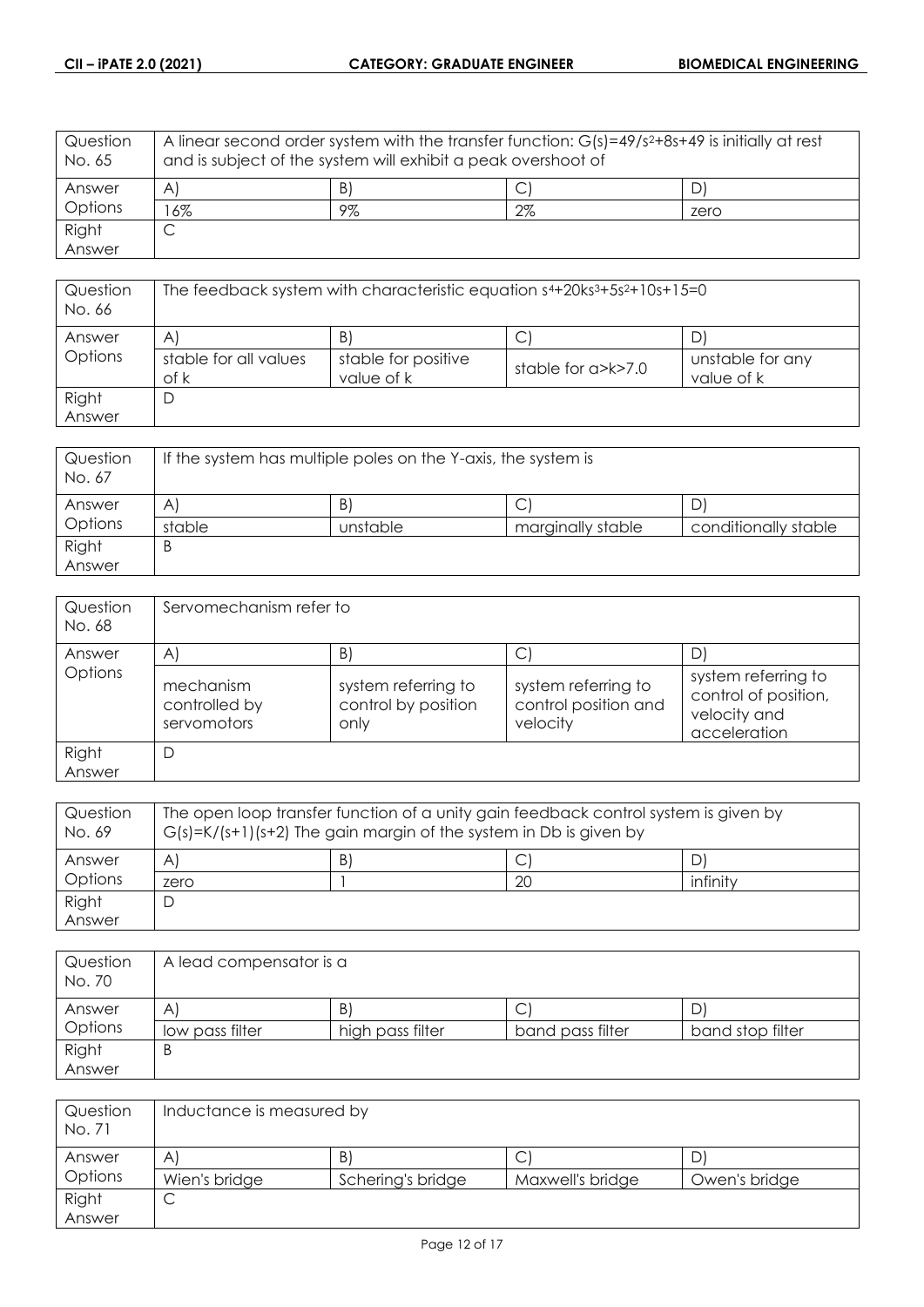| Question<br>No. 72 | lonic wind voltmeter is used for measuring |                              |                    |              |
|--------------------|--------------------------------------------|------------------------------|--------------------|--------------|
| Answer             | $\mathsf{A}$                               | B                            | U                  |              |
| Options            | low voltage                                | Inter-winding<br>capacitance | leakage inductance | high voltage |
| Right              |                                            |                              |                    |              |
| Answer             |                                            |                              |                    |              |

| Question<br>No. 73 | Wien's bridge is useful for measuring |               |                  |                |
|--------------------|---------------------------------------|---------------|------------------|----------------|
| Answer             | Α                                     | B.            | ◡                |                |
| Options            | very high frequency                   | low frequency | medium frequency | high frequency |
| Right              |                                       |               |                  |                |
| Answer             |                                       |               |                  |                |

| Question<br>No. 74 | In PMMC instruments damping is provided by |                             |                                                     |                                         |
|--------------------|--------------------------------------------|-----------------------------|-----------------------------------------------------|-----------------------------------------|
| Answer             | Α                                          | B)                          | C                                                   |                                         |
| Options            | the coil itself                            | Separate pair of<br>magnets | an aluminium frame<br>on which the coil is<br>wound | damping vane in an<br>air tight chamber |
| Right<br>Answer    | ◡                                          |                             |                                                     |                                         |

| Question<br>No. 75 | A NULL type instrument as compared to a deflection type instrument has |                     |                   |                  |
|--------------------|------------------------------------------------------------------------|---------------------|-------------------|------------------|
| Answer             | $\forall$                                                              | B.                  |                   |                  |
| Options            | A high accuracy                                                        | a lower sensitivity | a faster response | all of the above |
| Right              | Α                                                                      |                     |                   |                  |
| Answer             |                                                                        |                     |                   |                  |

| Question<br>No. 76 | The operation of megger is based on |                     |                   |                   |
|--------------------|-------------------------------------|---------------------|-------------------|-------------------|
| Answer             | A                                   | B.                  | ◡                 | D                 |
| Options            | dynamo-meter                        | electrostatic meter | moving coil meter | moving iron meter |
| Right              | ◡                                   |                     |                   |                   |
| Answer             |                                     |                     |                   |                   |

| Question<br>No. 77 | A digital to analog converter with a full-scale output voltage of 3.5V has a resolution close<br>to 14mV. Its bit size is |  |  |    |
|--------------------|---------------------------------------------------------------------------------------------------------------------------|--|--|----|
| Answer             | Α                                                                                                                         |  |  |    |
| Options            |                                                                                                                           |  |  | 32 |
| Right              | B                                                                                                                         |  |  |    |
| Answer             |                                                                                                                           |  |  |    |

| Question<br>No. 78 | For half wave rectifier with capacitor input filter what will be the maximum voltage that will<br>appear across the diode of an input AC of 10V? |    |     |      |
|--------------------|--------------------------------------------------------------------------------------------------------------------------------------------------|----|-----|------|
| Answer             | Α                                                                                                                                                | B) | ◡   |      |
| Options            | 10V                                                                                                                                              | 4V | 28V | 1.5V |
| Right              | ◡                                                                                                                                                |    |     |      |
| Answer             |                                                                                                                                                  |    |     |      |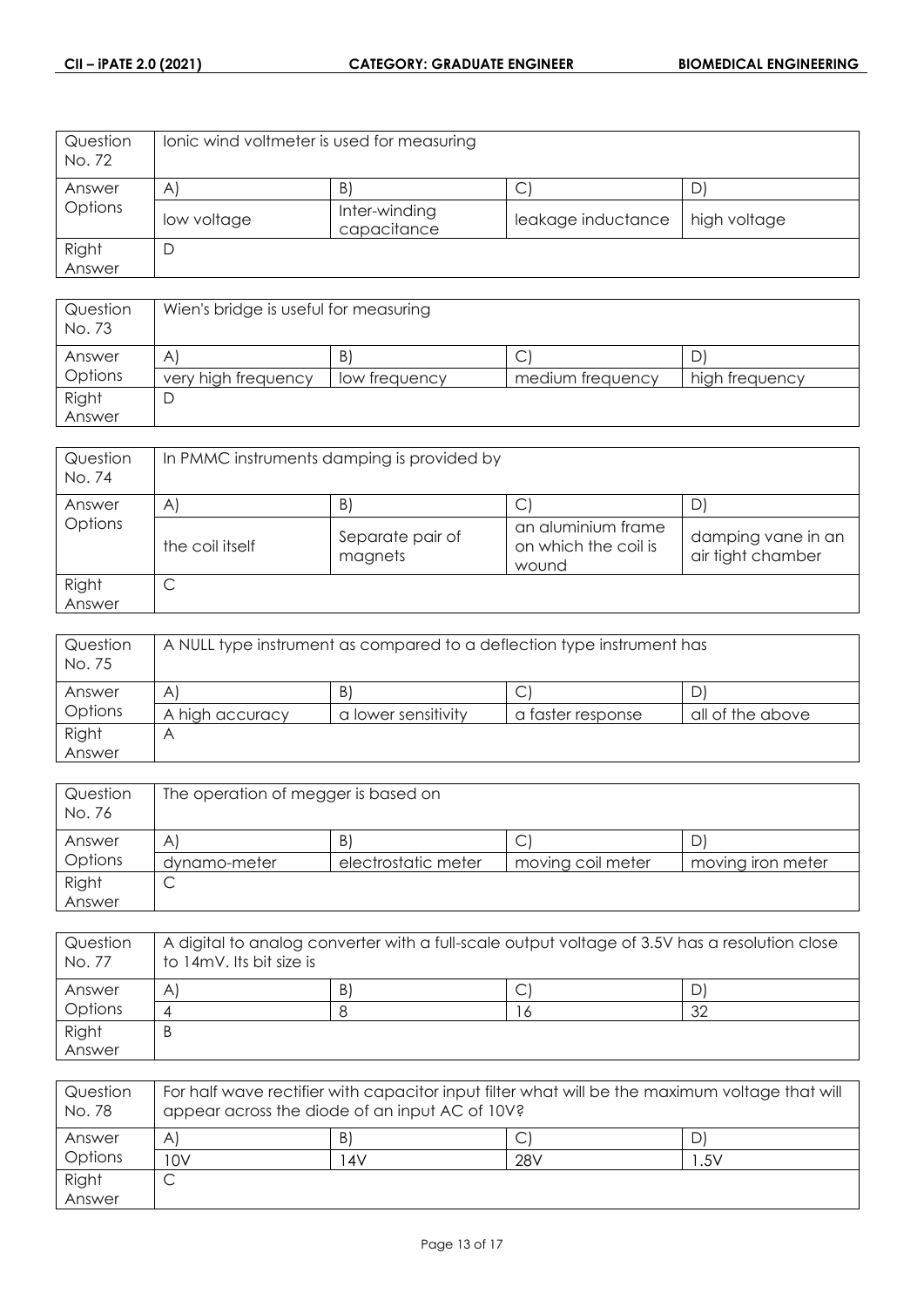| Question<br>No. 79 | The depletion region or space charge region or transition region in a semiconductor p-n<br>junction diode has |                                 |                            |                              |
|--------------------|---------------------------------------------------------------------------------------------------------------|---------------------------------|----------------------------|------------------------------|
| Answer             | A <sub>l</sub>                                                                                                | B)                              |                            |                              |
| Options            | electrons and holes                                                                                           | positives ions and<br>electrons | negative ions and<br>holes | no ions, electrons,<br>holes |
| Right<br>Answer    | C                                                                                                             |                                 |                            |                              |

| Question<br>No. 80 | A three phase fully controlled converter is feeding power into a DC load at a constant<br>current of 150A. The RMS current through each thyristor of the converter is |       |            |          |
|--------------------|-----------------------------------------------------------------------------------------------------------------------------------------------------------------------|-------|------------|----------|
| Answer             | Α                                                                                                                                                                     | B     |            |          |
| Options            | 50 A                                                                                                                                                                  | 100 A | 150√2/√3 A | 150/√3 A |
| Right              |                                                                                                                                                                       |       |            |          |
| Answer             |                                                                                                                                                                       |       |            |          |

| Question<br>No. 81 | Which of the following devices cannot be used as controlled in stabilizer? |             |              |            |
|--------------------|----------------------------------------------------------------------------|-------------|--------------|------------|
| Answer             | A                                                                          | B.          |              |            |
| Options            | power transistor                                                           | <b>DIAC</b> | <b>TRIAC</b> | <b>SCR</b> |
| Right              |                                                                            |             |              |            |
| Answer             |                                                                            |             |              |            |

| Question<br>No. 82 | The colour code of 1K ohm resistance is |                               |                         |                      |  |
|--------------------|-----------------------------------------|-------------------------------|-------------------------|----------------------|--|
| Answer<br>Options  | Α<br>black, brown and<br>red            | B)<br>red, brown and<br>brown | brown, black and<br>red | black, black and red |  |
| Right<br>Answer    |                                         |                               |                         |                      |  |

| Question<br>No. 83 | The average power delivered to an impedance (4+3j) by a current 5Cos(100 $\pi$ t) Amp is |         |           |          |
|--------------------|------------------------------------------------------------------------------------------|---------|-----------|----------|
| Answer             | A                                                                                        | B.      | C         | D.       |
| Options            | 44.2 Watt                                                                                | 50 Watt | 62.5 Watt | 125 Watt |
| Right              | ◡                                                                                        |         |           |          |
| Answer             |                                                                                          |         |           |          |

| Question<br>No. 84 | The crossover distortion is predominant in |                   |                    |               |
|--------------------|--------------------------------------------|-------------------|--------------------|---------------|
| Answer             | A                                          | B.                | C                  | DI            |
| Options            | Class B Push Pull                          | Class A Push Pull | Class AB Push Pull | Any Push Pull |
|                    | Amplifier.                                 | Amplifier         | Amplifier          | Amplifier     |
| Right              | A                                          |                   |                    |               |
| Answer             |                                            |                   |                    |               |

| Question<br>No. 85 | A Schottky diode is commonly used in integrated circuits to reduce |                                        |                                                             |                              |
|--------------------|--------------------------------------------------------------------|----------------------------------------|-------------------------------------------------------------|------------------------------|
| Answer             | $\mathsf{A}$                                                       | B.                                     | С                                                           |                              |
| Options            | Over-current<br>protection threshold                               | Over voltage<br>breakdown<br>threshold | Propagation delay<br>caused by saturation<br>in transistors | Input current<br>requirement |
| Right<br>Answer    | С                                                                  |                                        |                                                             |                              |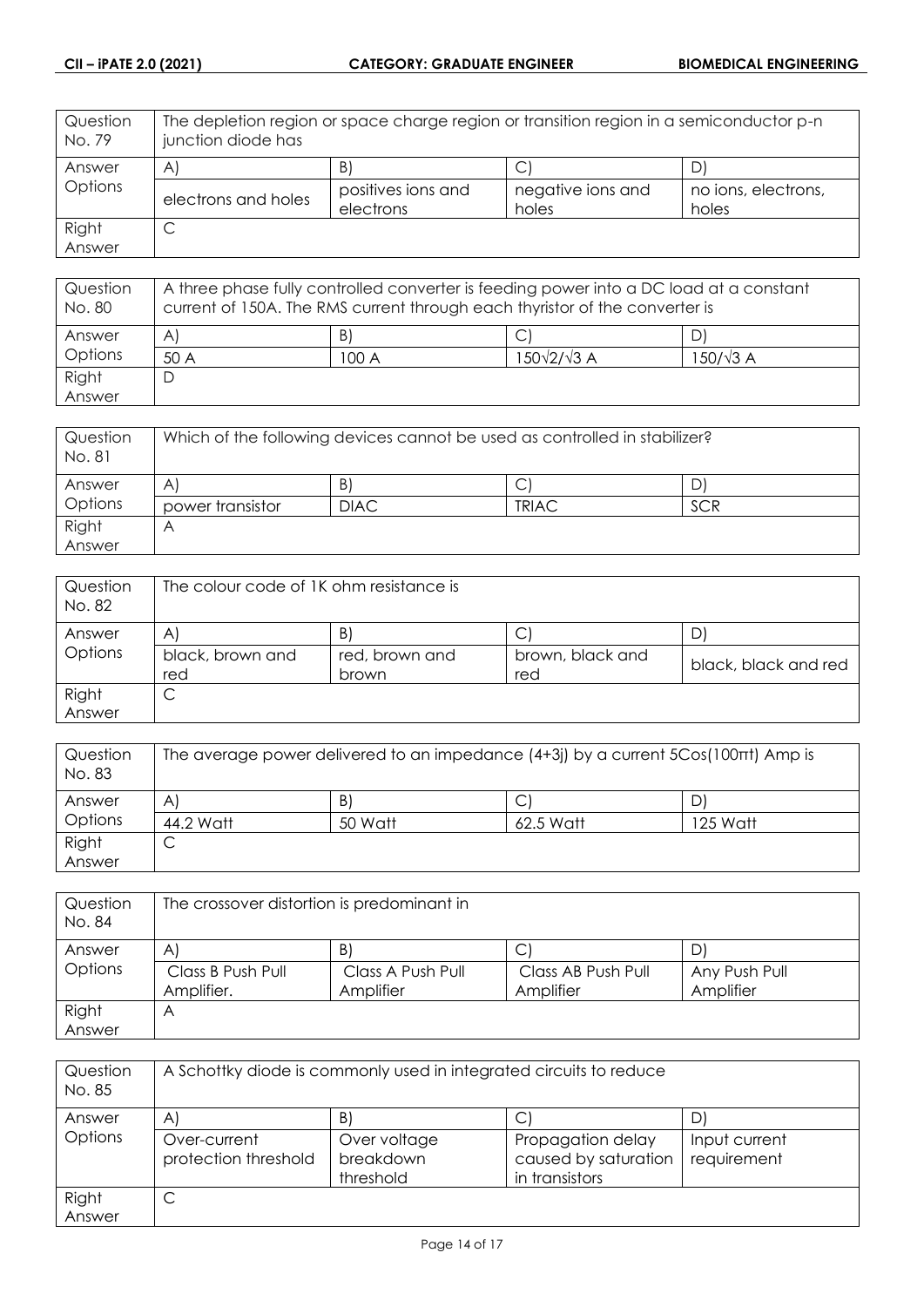| Question<br>No. 86 | During an analog-to-digital conversion process, in order to reduce Quantizing errors arising<br>out of large amplitude fluctuations in the analog input signal, the technique used is |            |             |          |
|--------------------|---------------------------------------------------------------------------------------------------------------------------------------------------------------------------------------|------------|-------------|----------|
| Answer             | $\mathsf{A}$                                                                                                                                                                          | B)         |             | D)       |
| <b>Options</b>     | <b>Band-pass Filtering</b>                                                                                                                                                            | Companding | Compressing | Clamping |
| Right              | B                                                                                                                                                                                     |            |             |          |
| Answer             |                                                                                                                                                                                       |            |             |          |

| Question<br>No. 87 | An ideal amplifier that does not add any Noise to the amplified output signal has a Noise<br>Figure (NF) of: |    |      |      |
|--------------------|--------------------------------------------------------------------------------------------------------------|----|------|------|
| Answer             | A                                                                                                            | B) |      |      |
| Options            | J db                                                                                                         | db | 3 db | 6 db |
| Right              | Α                                                                                                            |    |      |      |
| Answer             |                                                                                                              |    |      |      |

| Question        | For a series RLC circuit driven by an AC source, which of the following is/are true when<br>resonance occurs? |                                                                                                                                                                                                                                                                                                                                                                                                                                                                                                                                                   |              |             |
|-----------------|---------------------------------------------------------------------------------------------------------------|---------------------------------------------------------------------------------------------------------------------------------------------------------------------------------------------------------------------------------------------------------------------------------------------------------------------------------------------------------------------------------------------------------------------------------------------------------------------------------------------------------------------------------------------------|--------------|-------------|
| No. 88          | capacitance in the circuit.<br>frequency.<br>cycle.<br>the resonant circuit.                                  | 1) Inductive reactance and Capacitive reactance cancel each other out.<br>2) The frequency of resonance solely depends on the values of the inductance and<br>3) The Quality factor Q of a RF coil gives the ratio of its bandwidth and its resonant<br>4) Q gives the ratio of the Energy stored in the circuit divided by the energy dissipated per<br>5) The total stored energy in the circuit does not change with time in a resonant circuit.<br>6) The external circuit does not supply any energy to the inductance or the capacitance in |              |             |
| Answer          | $\mathsf{A}$                                                                                                  | B)                                                                                                                                                                                                                                                                                                                                                                                                                                                                                                                                                | $\mathsf{C}$ | D)          |
| Options         | 1, 2, 3 and 4                                                                                                 | $1, 3$ and 4                                                                                                                                                                                                                                                                                                                                                                                                                                                                                                                                      | All except 5 | All the Six |
| Right<br>Answer | D                                                                                                             |                                                                                                                                                                                                                                                                                                                                                                                                                                                                                                                                                   |              |             |

| Question<br>No. 89 | How many electrons are required for reduction of one molecule of Nitrogen to NH $_4$ ? |    |   |    |
|--------------------|----------------------------------------------------------------------------------------|----|---|----|
| Answer             | Α                                                                                      | B. | ◡ |    |
| Options            |                                                                                        |    |   | 16 |
| Right              | ◡                                                                                      |    |   |    |
| Answer             |                                                                                        |    |   |    |

| Question<br>No. 90 | Which of the following functional sequence / module is not found in eukaryotic promoters? |        |          |             |
|--------------------|-------------------------------------------------------------------------------------------|--------|----------|-------------|
| Answer             | A                                                                                         | B.     | ◡        |             |
| Options            | CAAT box                                                                                  | GC box | TATA box | Pribnow box |
| Right              |                                                                                           |        |          |             |
| Answer             |                                                                                           |        |          |             |

| Question<br>No. 91 | Biochemical oxygen demand measures which of the following?              |               |                      |                                                      |
|--------------------|-------------------------------------------------------------------------|---------------|----------------------|------------------------------------------------------|
| Answer             | A                                                                       | B)            |                      |                                                      |
| Options            | Dissolved oxygen<br>needed by microbes<br>to decompose<br>organic waste | Air pollution | Industrial pollution | Oxygen need to<br>support<br>microorganism<br>growth |
| Right<br>Answer    | А                                                                       |               |                      |                                                      |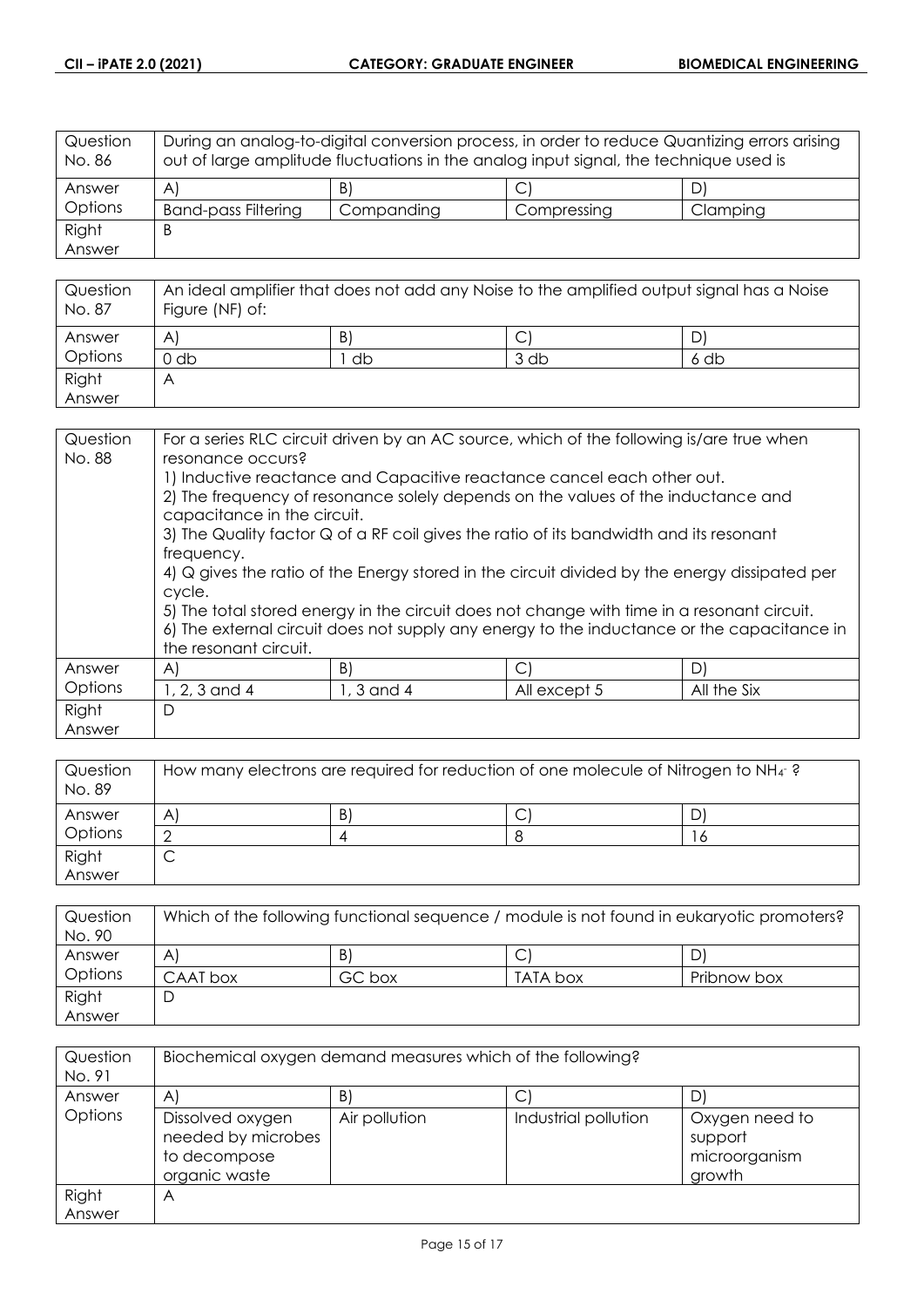| Question<br>No. 92 | DNA melting temperature (Tm) could be calculated from which of the following formulae? |                     |                     |                     |
|--------------------|----------------------------------------------------------------------------------------|---------------------|---------------------|---------------------|
| Answer             | $\mathsf{A}$                                                                           | $\vert B \vert$     | C                   |                     |
| Options            | $[2(G+C)] + [4(A +$                                                                    | $[3(G+C)] + [4(A +$ | $[4(G+C)] + [3(A +$ | $[4(G+C)] + [2(A +$ |
|                    |                                                                                        |                     |                     |                     |
| Right              | D                                                                                      |                     |                     |                     |
| Answer             |                                                                                        |                     |                     |                     |

| Question<br>No. 93 | DNase I is generally obtained from cow |       |           |        |
|--------------------|----------------------------------------|-------|-----------|--------|
| Answer             | Α                                      | B.    | ◡         | D.     |
| Options            | Pancreas                               | ∟iver | Intestine | Kidney |
| Right              | ٣                                      |       |           |        |
| Answer             |                                        |       |           |        |

| Question | Differentiation in animal cell cultures is promoted by which of the following? |             |            |                |
|----------|--------------------------------------------------------------------------------|-------------|------------|----------------|
| No. 94   | I. High $Ca2+ ions$                                                            |             |            |                |
|          | II. Cortisone growth factor                                                    |             |            |                |
|          | III. Nerve growth factors                                                      |             |            |                |
|          | IV. Low cell density                                                           |             |            |                |
| Answer   | $\mathsf{A}$                                                                   | B)          |            |                |
| Options  | $\parallel$ , $\parallel$ , $\parallel$                                        | II, III, IV | I, III, IV | I, II, III, IV |
| Right    | A                                                                              |             |            |                |
| Answer   |                                                                                |             |            |                |

| Question<br>No. 95 | Assertion (A): The chief hazard from biological entities present in wastes is disease spread.<br>Reason (R): The waste may be directly contaminate food or water, or it may facilitate<br>pathogen transmission mediated by vectors. |                   |                                                          |                                                              |
|--------------------|--------------------------------------------------------------------------------------------------------------------------------------------------------------------------------------------------------------------------------------|-------------------|----------------------------------------------------------|--------------------------------------------------------------|
| Answer             | A                                                                                                                                                                                                                                    | B)                | С                                                        |                                                              |
| Options            | Only A is correct                                                                                                                                                                                                                    | Only R is correct | Both A and R are<br>correct, but R does<br>not explain A | Both A and R are<br>correct and R<br>sufficiently explains A |
| Right<br>Answer    | D                                                                                                                                                                                                                                    |                   |                                                          |                                                              |

| Question<br>No. 96 | Vector circularization is prevented by the use of which of the following? |                  |                              |                          |
|--------------------|---------------------------------------------------------------------------|------------------|------------------------------|--------------------------|
| Answer<br>Options  | A<br>λ exonuclease                                                        | B<br>S1 nuclease | C<br>Alkaline<br>phosphatase | Polynucleotide<br>kinase |
| Right<br>Answer    | ◡                                                                         |                  |                              |                          |

| Question<br>No. 97 | Cryopreservation is based on which of the following? |                          |                 |               |
|--------------------|------------------------------------------------------|--------------------------|-----------------|---------------|
| Answer             | $\mathsf{A}$                                         | B)                       | С               |               |
| Options            | Liquid oxygen                                        | Liquid carbon<br>dioxide | Liquid nitrogen | Liquid helium |
| Right              | ◡                                                    |                          |                 |               |
| Answer             |                                                      |                          |                 |               |